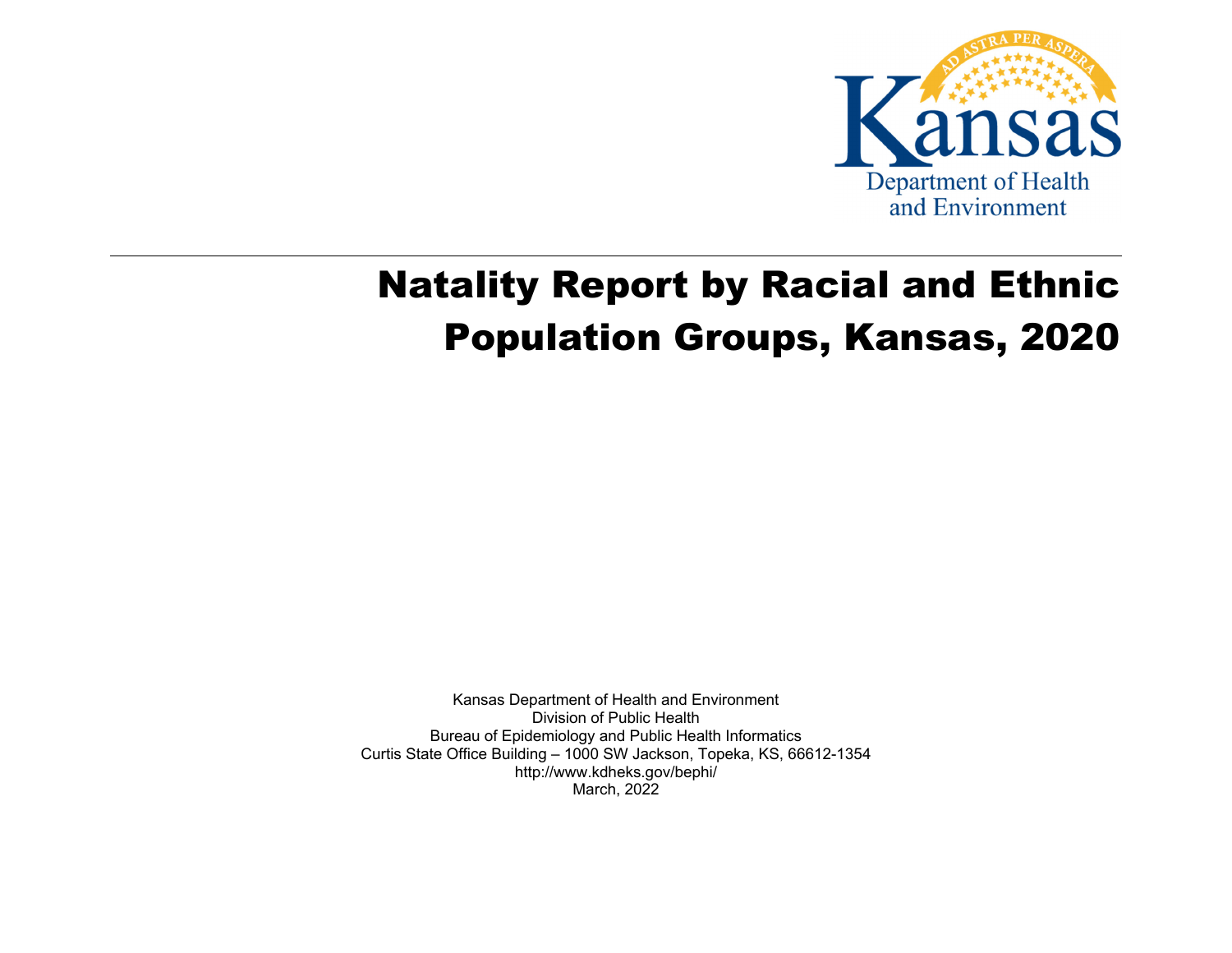This Research Summary Was Prepared By:

Kansas Department of Health and Environment Janet Stanek, Acting Secretary

Bureau of Epidemiology and Public Health Informatics Kay Haug, Director and State Registrar

Prepared by:

Antje Anji, M.D., PhD Cathryn, Savage, PhD Christina Smith, PhD Greg Crawford, BA

. Data for this report were collected by:

Office of Vital Statistics Jason Matthewson, Director

Our Vision – Healthy Kansans living in safe and sustainable environments.

Our Mission – To protect and improve the health and environment of all Kansans.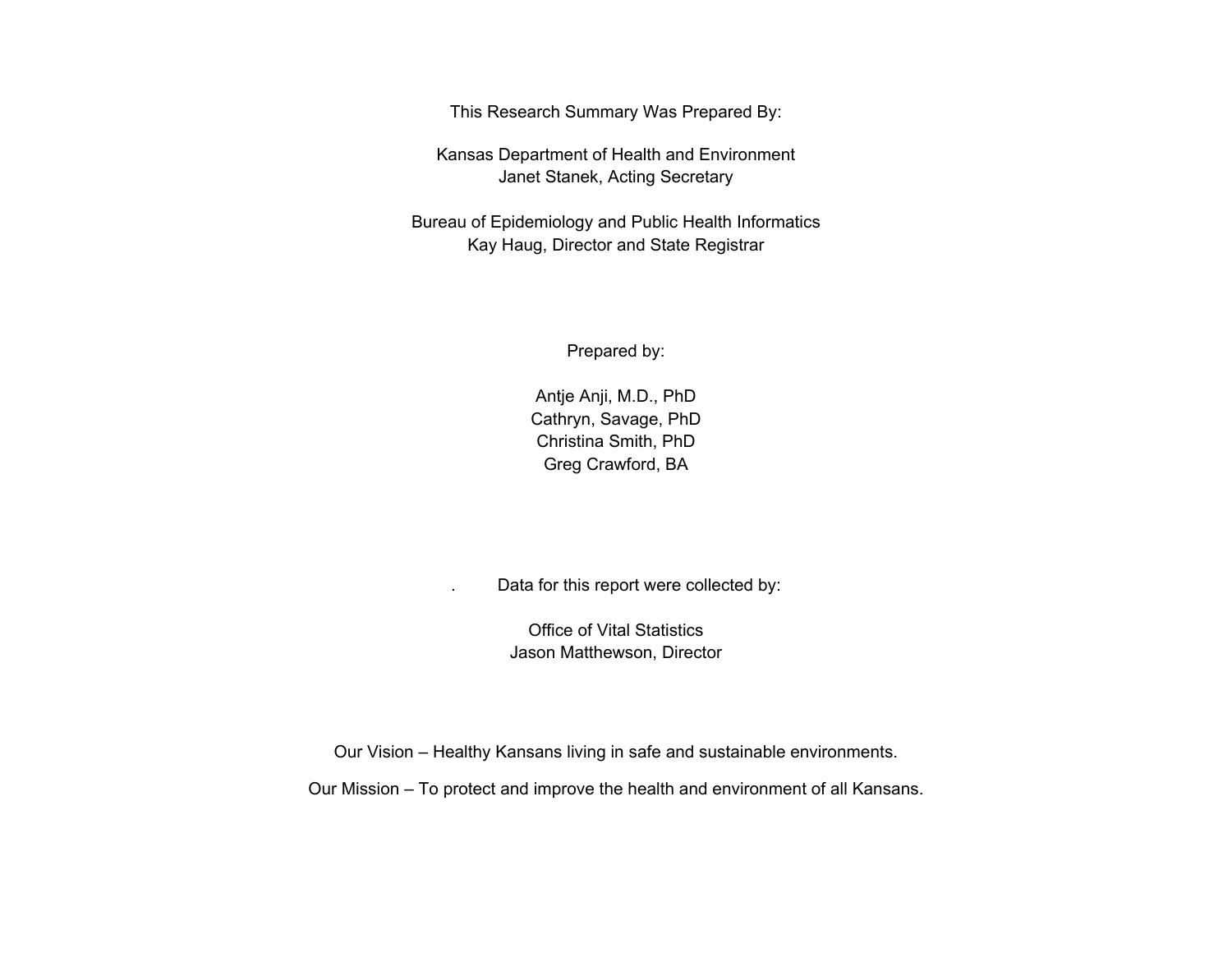#### **Introduction**

The purpose of this report is to present statistics for Kansas 2020 resident live births by maternal population group based on race/Hispanic origin. Birth outcome indicators include maternal age, education level, marital status, adequacy of prenatal care, primary pay source for delivery, WIC service utilization, gestational age and weight of infant at birth. These indicators are examined among population groups by normal birth outcomes and by a summary measure of poor birth outcomes.

Report tables may be used as source information in the determination of disparate outcomes. Information may also be used for program planning purposes.

#### **Methods**

Data in this report are based on Kansas resident birth records provided to the Bureau of Epidemiology and Public Health Informatics Office of Vital Statistics by hospitals and health care providers in Kansas and from vital statistics programs in other states. The records are considered 99.99 percent complete. Tables of counts and percentage rates were prepared for selected birth outcomes and maternal characteristics by population groups (see Technical Notes for definitions of selected birth outcomes).

Items for which no response was provided are shown as "not stated" (n.s.) in tables throughout this publication. The "not stated" count has been included in the denominator when calculating percentages for population groups.

Population groups used in this report are White Non-Hispanic, Black Non-Hispanic, Native American Non-Hispanic, Asian/Pacific Islander (Asian/PI) Non-Hispanic, Multi-race/Other Non-Hispanic and Hispanic any race. Non-Hispanic is referred to as NH in the tables below.

A poor birth outcome is defined as one or more of the following indicators: Low birth weight (less than 2500 grams), prematurity (less than 37 weeks gestation), congenital anomalies and abnormal conditions of the newborn (see Technical Notes for detailed definitions and the list of abnormal conditions of the newborn).

#### **Results**

Twenty-two tables containing counts and percentage rates were prepared.

Table 1. Number and Percent of Births by Level of Mother's Education by Population Group, Kansas, 2020

Table 2. Number and Percent of Births by Primary Payor by Population Group, Kansas, 2020

Table 3. Number and Percent of Births by Health Preparedness Region by Population Group, Kansas, 2020

Table 4. Number and Percent of Births by Mother's Marital Status by Population Group, Kansas, 2020

Table 5. Number and Percent of Births by Adequacy of Prenatal Care by Population Group, Kansas, 2020

Table 6. Number and Percent of Births by Number of Weeks Gestation by Population Group, Kansas, 2020

Table 7. Number and Percent of Births by WIC Participation by Population Group, Kansas, 2020

Table 8. Number and Percent of Singleton Births by Mother's Weight Gain Recommendation Based on Pre-pregnancy BMI\* by Population Group, Kansas, 2020

Table 9. Number and Percent of Births by Age-group of Mother by Population Group, 2020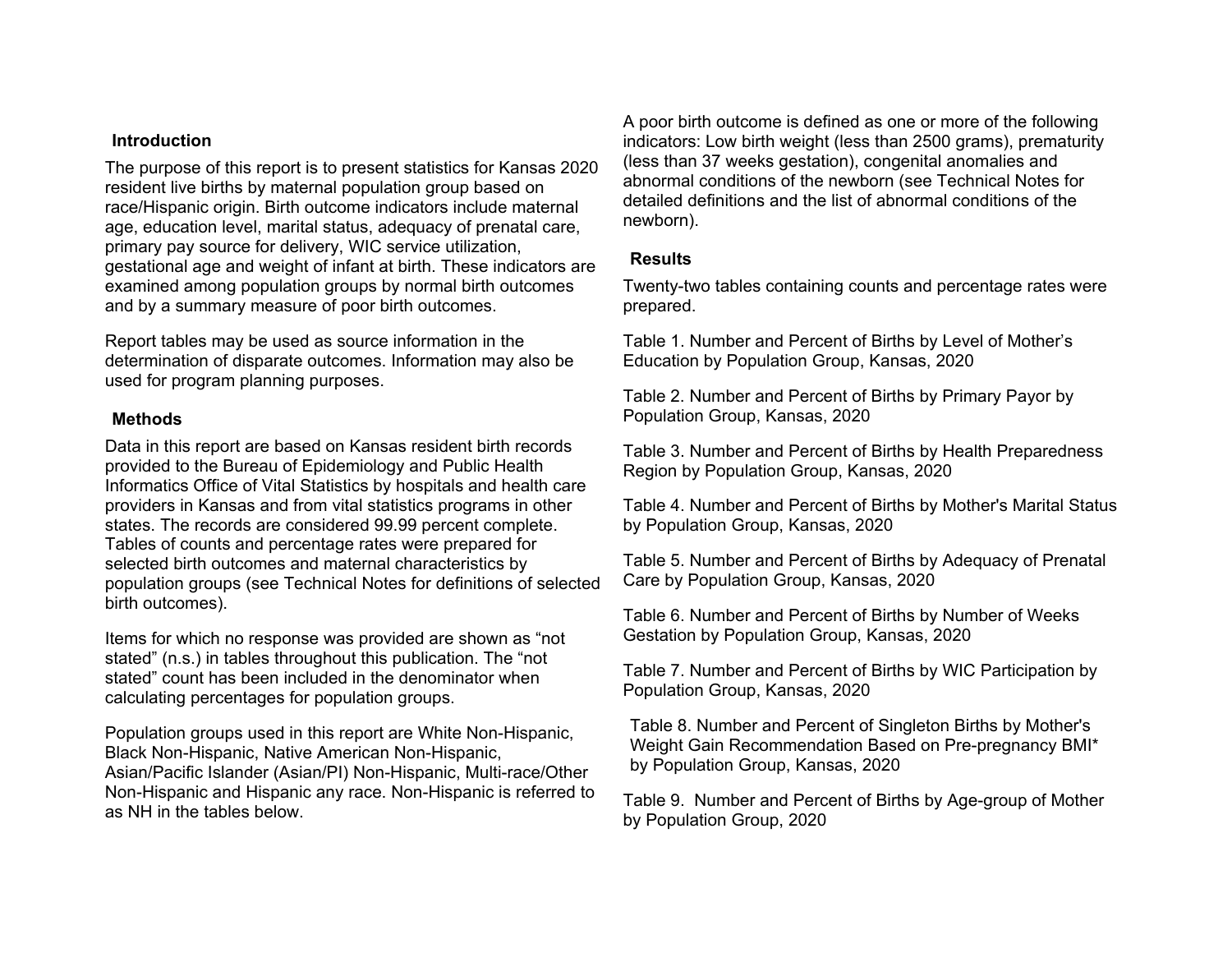Table 10. Number and Percent of Births by Trimester Prenatal Care Began by Population Group, Kansas, 2020

Table 11. Number and Percent of Births by County of Residence by Population Group, Kansas, 2020

Table 12. Number of Births Where Medical Risk Factor During Pregnancy Reported and Percent of all Medical Risk Factors Reported by Population Group and Medical Risk Factor, Kansas, 2020

Table 13. Number and Percent of Births with and Without Poor Birth Outcomes by Population Group, Kansas, 2020

Table 14. Number and Percent of Singleton Births with Poor Birth Outcomes at Mother's Level of Education by Population Group, Kansas, 2020

Table 15. Number and Percent of Singleton Births with Poor Birth Outcomes by Primary Payor by Population Group, Kansas, 2020

Table 16. Number and Percent of Singleton Births with Poor Birth Outcomes by Health Preparedness Region by Population Group, Kansas, 2020

Table 17. Number and Percent of Singleton Births with Poor Birth Outcomes by Mother's Marital Status by Population Group, Kansas, 2020

Table 18. Number and Percent of Singleton Births with Poor Birth Outcomes by Adequacy of Prenatal Care by Population Group, Kansas, 2020

Table 19. Number and Percent of Singleton Births with Poor Birth Outcomes by WIC Participation by Population Group, Kansas, 2020

Table 20. Number and Percent of Singleton Births with Poor Birth Outcomes by Mother's Age by Population Group, Kansas, 2020

Table 21. Number and Percent of Singleton Births with Poor Birth Outcomes by Infant's Birth Weight in Grams by Population Group, Kansas, 2020

Table 22. Number and Percent of Singleton Births with Poor Birth Outcomes by Weeks Gestation by Population Group, Kansas, 2020

#### **Limitations**

In instances where the Hispanic origin of an individual was unknown, the person was assigned to a population group solely on the basis of race and was considered non-Hispanic. For non-Hispanic individuals when more than one race was selected, i.e., Black and White, the event was reported in the Multi Race non-Hispanic population group. Persons reported as Multi Race non-Hispanic are not reported as part of the other single race population groups.

KDHE publishes on Kansas resident births and deaths. In the event that a Kansas resident birth occurs out of state and the birth state is not using the latest revision of the birth certificate, missing data may result. This may be more common in births to residents of Kansas border counties.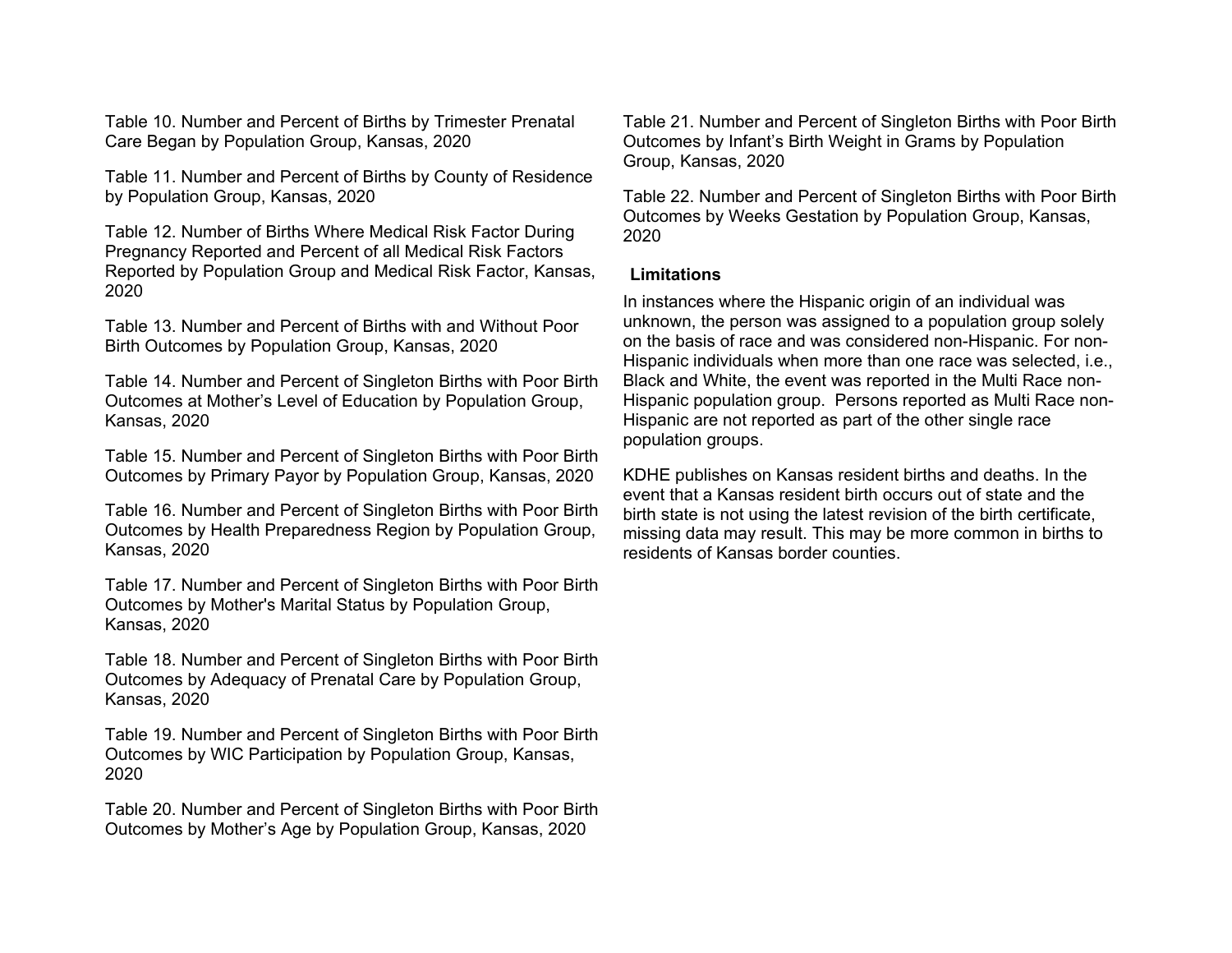|                            |           |       |              |       | <b>Population Group</b> |       |           |       |             |       |           |       |      |       |              |       |
|----------------------------|-----------|-------|--------------|-------|-------------------------|-------|-----------|-------|-------------|-------|-----------|-------|------|-------|--------------|-------|
| <b>Education of Mother</b> | White     |       | <b>Black</b> |       | American Indian-        |       | Asian-Pl  |       | Multi Race- |       | Hispanic- |       | n.s. |       | <b>TOTAL</b> |       |
|                            | <b>NH</b> |       | <b>NH</b>    |       | Alaska Native-NH        |       | <b>NH</b> |       | Other NH    |       | Any Race  |       |      |       |              |       |
|                            | N         | %     | N            | %     | N.                      | %     | N         | %     | N           | %     | N.        | %     | N    | %     | N            | %     |
| 8th Grade or Less          | 253       | 1.1   | 62           | 2.6   |                         | 1.3   | 72        | 6.1   | 36          | 3.2   | 601       | 10.1  |      | 2.7   | 1,027        | 3.0   |
| 9-12 Grade, No Diploma     | 1,249     | 5.3   | 263          | 11.1  | 22                      | 13.8  | 53        | 4.5   | 131         | 11.7  | 1,003     | 16.8  |      | 2.7   | 2,722        | 7.9   |
| <b>H.S. or GED</b>         | 5,050     | 21.5  | 971          | 41.0  | 52                      | 32.5  | 189       | 15.9  | 354         | 31.6  | 2,139     | 35.9  | 4    | 10.8  | 8,759        | 25.5  |
| Some College, No Degree    | 4,483     | 19.1  | 570          | 24.1  | 34                      | 21.3  | 144       | 12.1  | 246         | 21.9  | 1,108     | 18.6  | 5    | 13.5  | 6,590        | 19.2  |
| <b>Associate Degree</b>    | 2,471     | 10.5  | 169          | 7.1   | 18                      | 11.3  | 60        | 5.1   | 92          | 8.2   | 419       | 7.0   |      | 2.7   | 3,230        | 9.4   |
| <b>Bachelor's Degree</b>   | 6,601     | 28.1  | 207          | 8.7   | 28                      | 17.5  | 327       | 27.5  | 173         | 15.4  | 471       | 7.9   | 5    | 13.5  | 7,812        | 22.7  |
| Master's Degree            | 2.575     | 10.9  | 83           | 3.5   | 3                       | 1.9   | 244       | 20.5  | 65          | 5.8   | 138       | 2.3   | 3    | 8.1   | 3.111        | 9.1   |
| Doctorate                  | 746       | 3.2   | 25           | 1.1   |                         | 0.6   | 94        | 7.9   | 21          | 1.9   | 34        | 0.6   | 3    | 8.1   | 924          | 2.7   |
| n.s.'                      | 88        | 0.4   | 19           | 0.8   |                         | 0.0   | 5         | 0.4   | 3           | 0.3   | 52        | 0.9   | 14   | 37.8  | 181          | 0.5   |
| Total                      | 23,517    | 100.0 | 2.369        | 100.0 | 160                     | 100.0 | 1.188     | 100.0 | 1.121       | 100.0 | 5,965     | 100.0 | 37   | 100.0 | 34,368       | 100.0 |

Table 1. Number and Percent of Births by Mother's Education Level by Population Group, Kansas, 2020\*

\* Residence data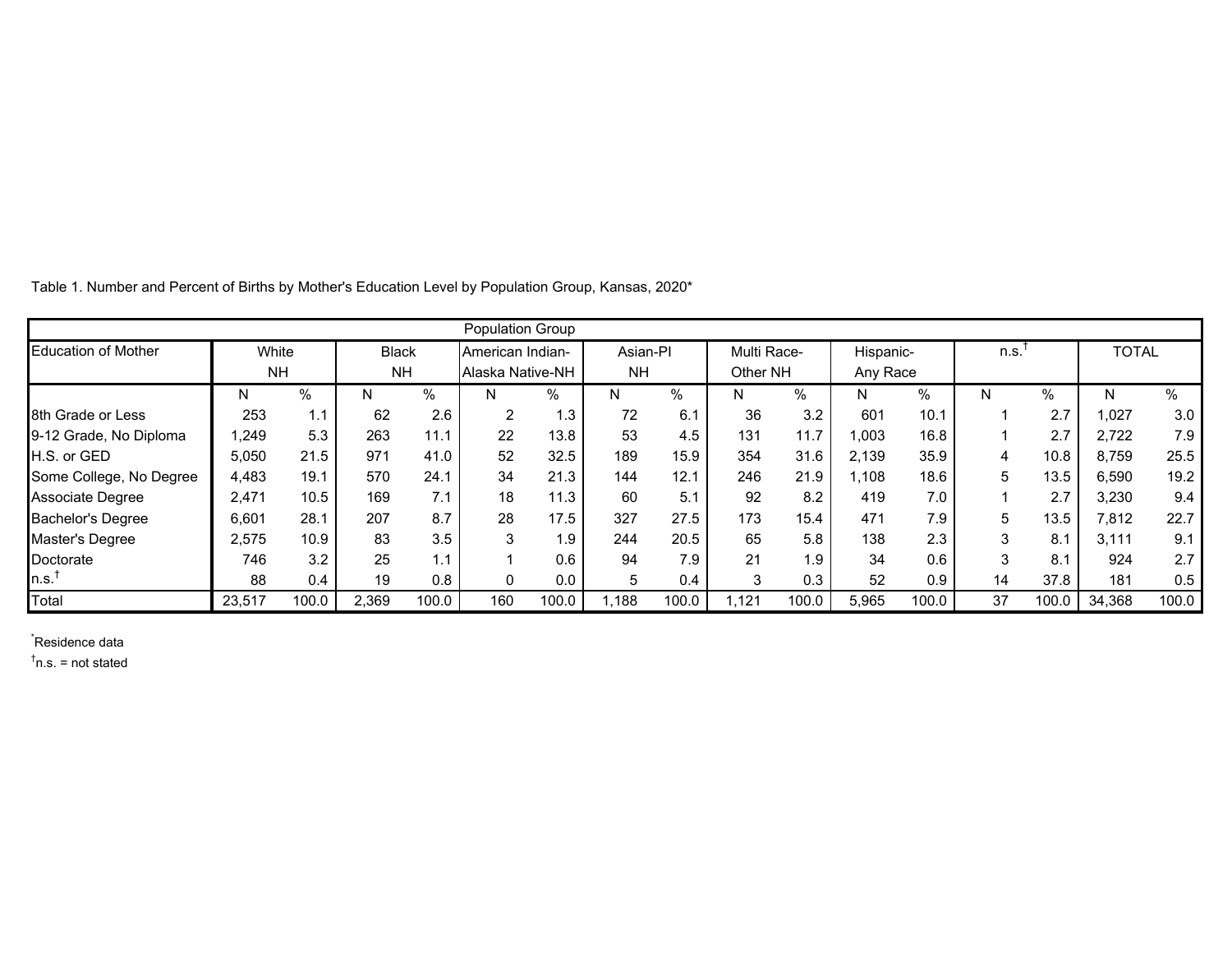Table 2. Number and Percent of Births by Primary Payor by Population Group, Kansas, 2020\*

|                          |           |       |              |       | Population Group |                  |           |       |             |       |           |       |             |       |              |       |
|--------------------------|-----------|-------|--------------|-------|------------------|------------------|-----------|-------|-------------|-------|-----------|-------|-------------|-------|--------------|-------|
| Payor                    | White     |       | <b>Black</b> |       | American Indian- |                  | Asian-Pl  |       | Multi Race- |       | Hispanic- |       | n.s.        |       | <b>TOTAL</b> |       |
|                          | <b>NH</b> |       | <b>NH</b>    |       | Alaska Native-NH |                  | <b>NH</b> |       | Other NH    |       | Any Race  |       |             |       |              |       |
|                          | N         | %     | N            | %     | N                | $\%$             | N         | $\%$  | N           | %     | N         | %     | N           | %     |              | $\%$  |
| Medicaid                 | 6,250     | 26.6  | ,385         | 58.5  | 82               | 51.3             | 204       | 17.2  | 531         | 47.4  | 2,228     | 37.4  | 11          | 22.9  | 10,691       | 31.1  |
| <b>Private Insurance</b> | 14,808    | 63.0  | 669          | 28.2  | 41               | 25.6             | 815       | 68.6  | 418         | 37.3  | 1,996     | 33.5  | 24          | 50.0  | 18,771       | 54.6  |
| Self-pay                 | 896       | 3.8   | 80           | 3.4   | 9                | 5.6              | 70        | 5.9   | 65          | 5.8   | 1,190     | 19.9  | 6           | 12.5  | 2,316        | 6.7   |
| Indian Health Service    | 6         | 0.0   |              | 0.0   | 18               | 11.3             |           | 0.0   | 2           | 0.2   |           | 0.0   | $\mathbf 0$ | 0.0   | 27           | 0.1   |
| Tricare                  | 0.038     | 4.4   | 166          | 7.0   |                  | 4.4              | 64        | 5.4   | 54          | 4.8   | 240       | 4.0   |             | 2.1   | ,570         | 4.6   |
| Other gov                | 133       | 0.6   | 17           | 0.7   | 0                | 0.0              | 6         | 0.5   | 12          | 1.1   | 59        | 1.0   |             | 2.1   | 228          | 0.7   |
| Other                    | 268       | 1.1   | 38           | 1.6I  | $\Omega$         | 0.0 <sub>l</sub> | 19        | 1.6   | 26          | 2.3   | 152       | 2.5   |             | 2.1   | 504          | 1.5   |
| n.s. <sup>†</sup>        | 118       | 0.5   | 14           | 0.6   | 3                | 1.9              | 10        | 0.8   | 13          | 1.2   | 99        | 1.7   | 4           | 8.3   | 261          | 0.8   |
| Total                    | 23,517    | 100.0 | 2,369        | 100.0 | 160              | 100.0            | ,188      | 100.0 | 1,121       | 100.0 | 5,965     | 100.0 | 48          | 100.0 | 34,368       | 100.0 |

\* Residence data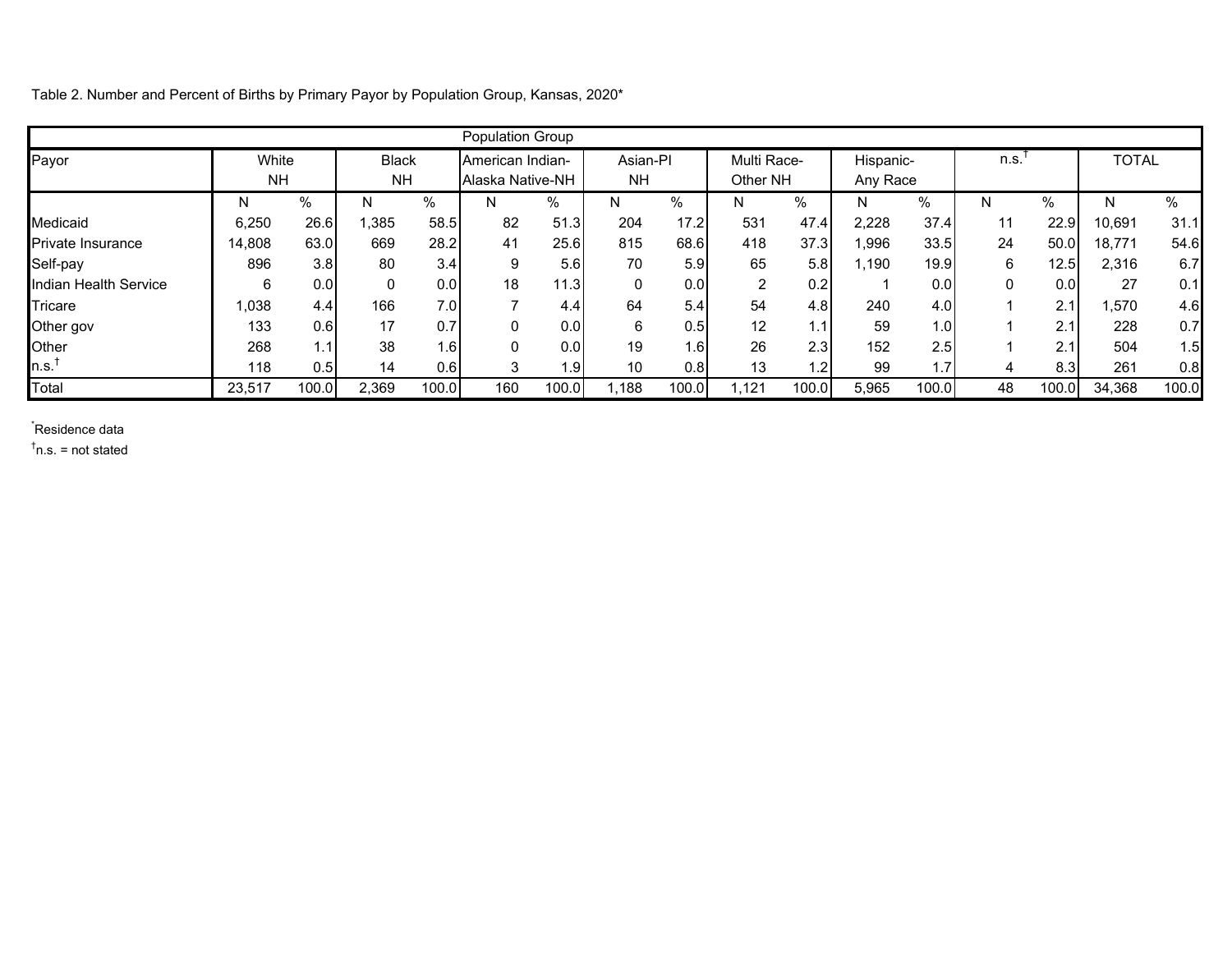|                                    |           |      |              |               | Population group |      |           |      |             |      |              |                  |              |      |              |            |
|------------------------------------|-----------|------|--------------|---------------|------------------|------|-----------|------|-------------|------|--------------|------------------|--------------|------|--------------|------------|
| <b>Preparedness Region</b>         | White     |      | <b>Black</b> |               | American Indian- |      | Asian-PI  |      | Multi Race- |      | Hispanic-    |                  | n.s.         |      | <b>TOTAL</b> |            |
|                                    | <b>NH</b> |      | <b>NH</b>    |               | Alaska Native-NH |      | <b>NH</b> |      | Other NH    |      | Any Race     |                  |              |      |              |            |
|                                    | N         | $\%$ | N            | $\frac{0}{0}$ | N                | %    | N         | %    | N           | %    | N            | %                | N            | %    | N            | $\sqrt{6}$ |
| Central Kansas Region              | 1,111     | 4.7  | 26           | 1.1           | 5                | 3.1  | 22        | 1.9  | 36          | 3.2  | 244          | 4.1              | 2            | 5.4  | 1,446        | 4.2        |
| <b>East Central Coalition</b>      | 865       | 3.7  | 11           | 0.5           | 8                | 5.0  | 8         | 0.7  | 23          | 2.1  | 118          | 2.0              |              | 2.7  | 1,034        | 3.0        |
| <b>KC Metro Region</b>             | 7,681     | 32.7 | 1,009        | 42.6          | 41               | 25.6 | 681       | 57.3 | 376         | 33.5 | 1,848        | 31.0             | 17           | 45.9 | 11,665       | 33.9       |
| South-Central Metro Region         | 6,075     | 25.8 | 792          | 33.4          | 24               | 15.0 | 271       | 22.8 | 279         | 24.9 | 1,492        | 25.0             | 4            | 10.8 | 8,935        | 26.0       |
| Lower 8 of SE Kansas               | ,256      | 5.3  | 33           | 1.4           | 23               | 14.4 | 21        | 1.8  | 75          | 6.7  | 129          | 2.2              | 0            | 0.0  | 1,540        | 4.5        |
| North Central Kansas               | 801       | 3.4  |              | 0.3           | 2                | 1.3  | 4         | 0.3  | 9           | 0.8  | 35           | 0.6              | 0            | 0.0  | 858          | 2.5        |
| <b>Northwest Bioterror</b>         | 667       | 2.8  | 2            | 0.1           |                  | 0.6  | 6         | 0.5  | 13          | 1.2  | 56           | 0.9              |              | 2.7  | 745          | 2.2        |
| <b>Northeast Corner</b>            | 2,021     | 8.6  | 214          | 9.0           | 44               | 27.5 | 46        | 3.9  | 157         | 14.0 | 404          | 6.8              | 4            | 10.8 | 2,893        | 8.4        |
| South Central Coalition            | 291       | 1.2  | 3            | 0.1           |                  | 0.6  | $\Omega$  | 0.0  | 13          | 1.2  | 35           | 0.6              | $\mathbf{0}$ | 0.0  | 343          | 1.0        |
| South East Kansas Multi-County     | 433       | 1.8  | 4            | 0.2           |                  | 0.6  | 0         | 0.0  | 13          | 1.2  | 12           | 0.2              | 0            | 0.0  | 465          | 1.4        |
| Southwest Kansas Health Initiative | 175       | 0.7  | 10           | 0.4           |                  | 0.6  | 6         | 0.5  | 3           | 0.3  | 423          | 7.1              | $\Omega$     | 0.0  | 618          | 1.8        |
| Southwest Surveillance             | 267       | 1.1  | 18           | 0.8           | 3                | 1.9  |           | 0.6  |             | 0.6  | 440          | 7.4              |              | 2.7  | 742          | 2.2        |
| <b>West Central Public Health</b>  | 186       | 0.8  | $\Omega$     | 0.0           |                  | 0.0  | 2         | 0.2  | $\Omega$    | 0.0  | 24           | 0.4              |              | 2.7  | 212          | 0.6        |
| Western Pyramid                    | 315       | 1.3  | 30           | 1.3           |                  | 0.0  | 18        | 1.5  | 13          | 1.2  | 414          | 6.9              | 2            | 5.4  | 791          | 2.3        |
| <b>Wildcat Region</b>              | 1,372     | 5.8  | 210          | 8.9           | 6                | 3.8  | 96        | 8.1  | 104         | 9.3  | 291          | 4.9              |              | 10.8 | 2,080        | 6.1        |
| n.s. <sup>T</sup>                  |           | 0.0  | $\mathbf{0}$ | 0.0           | 0                | 0.0  | 0         | 0.0  | 0           | 0.0  | $\mathbf{0}$ | 0.0              | 0            | 0.0  |              | 0.0        |
| Total                              | 23,517    | 100  | 2,369        | 100           | 160              | 100  | 1,188     | 100  | 1,121       | 100  | 5,965        | 100 <sup>1</sup> | 37           | 100  | 34,368       | 100        |

Table 3. Number and Percent of Births by Health Preparedness Region by Population Group, Kansas, 2020\*

\* Residence data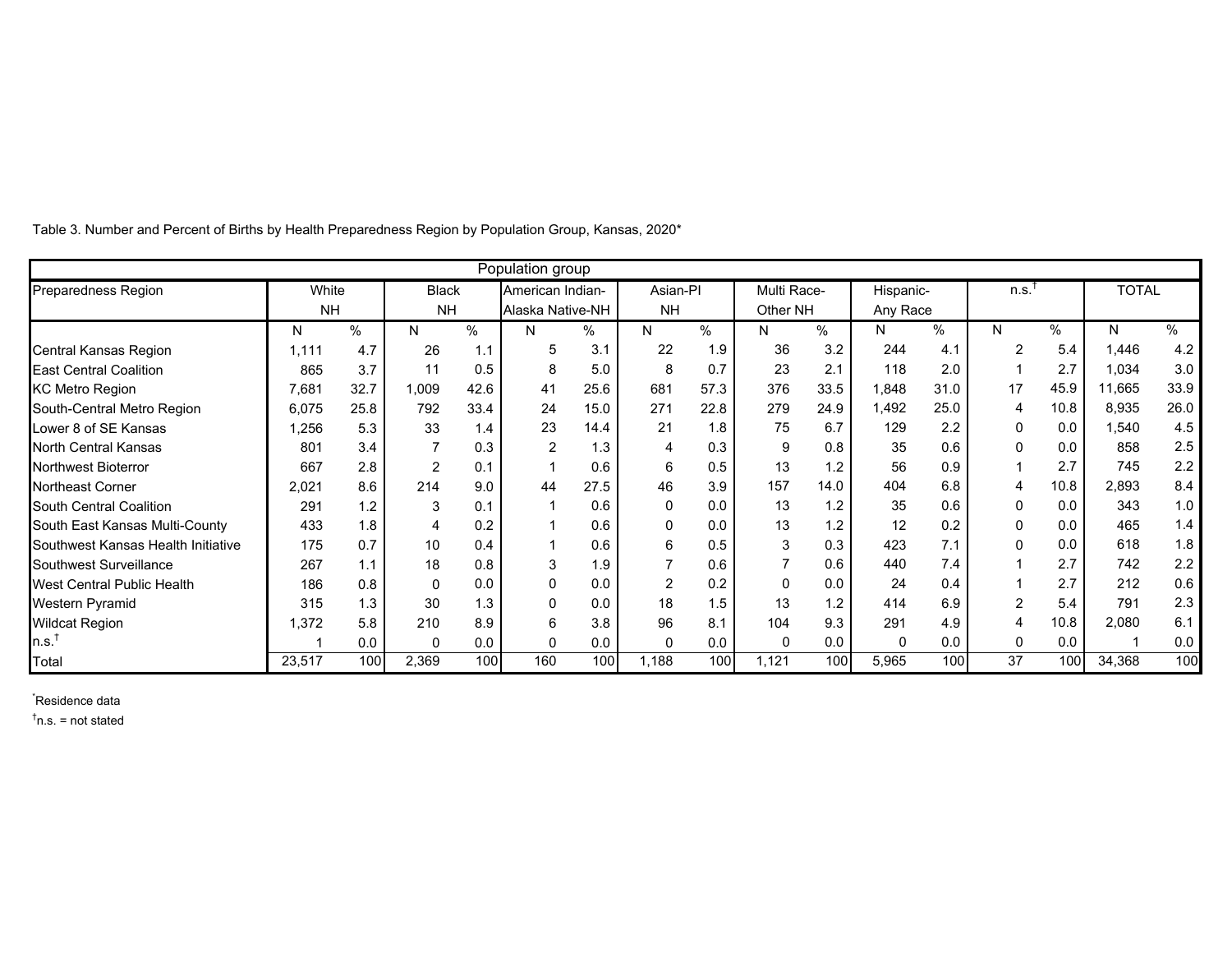Table 4. Number and Percent of Births by Mother's Marital Status by Population Group, Kansas, 2020\*

|                    |           |       |              |       | <b>Population Group</b> |       |           |       |             |       |           |       |     |       |        |       |
|--------------------|-----------|-------|--------------|-------|-------------------------|-------|-----------|-------|-------------|-------|-----------|-------|-----|-------|--------|-------|
| <b>Status</b>      | White     |       | <b>Black</b> |       | American Indian         |       | Asian-PI  |       | Multi Race- |       | Hispanic- |       | n.s |       | Total  |       |
|                    | <b>NH</b> |       | <b>NH</b>    |       | Alaska Native NH        |       | <b>NH</b> |       | Other NH    |       | Any Race  |       |     |       |        |       |
|                    | N         | $\%$  | <b>N</b>     | %     | N                       | %     | N         | $\%$  | N           | $\%$  | N         | %     | N   | $\%$  |        | $\%$  |
| <b>Married</b>     | 16,519    | 70.2  | 752          | 31.7  | 56                      | 35.0  | 1017      | 85.6  | 536         | 47.8  | 2,783     | 46.7  | 30  | 62.5  | 21.693 | 63.1  |
| <b>Not Married</b> | 6,989     | 29.7  | 617،         | 68.3  | 104                     | 65.0  | 171       | 14.4  | 585         | 52.2  | 3.176     | 53.2  | 17  | 35.4  | 12.659 | 36.8  |
| <b>Unknown</b>     |           | 0.0   |              | 0.0   |                         | 0.0   |           | 0.0   | 0           | 0.0   | 6         | 0.1   |     | 2.1   | 16     | 0.0   |
| Total              | 23,517    | 100.0 | 2.369        | 100.0 | 160                     | 100.0 | 1188      | 100.0 | .121        | 100.0 | 5,965     | 100.0 | 48  | 100.0 | 34,368 | 100.0 |

\* Residence data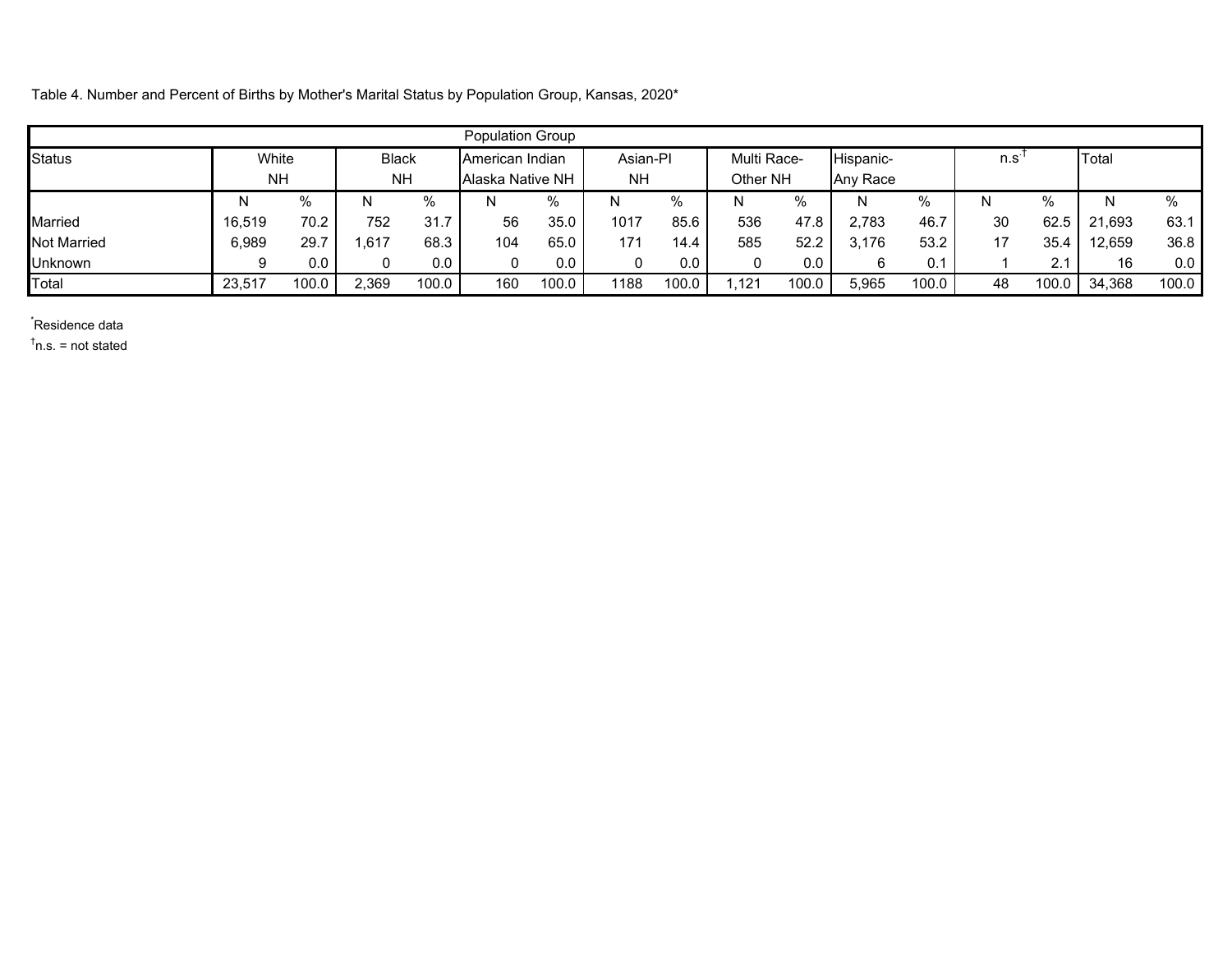Table 5. Number and Percent of Births by Adequacy of Prenatal Care by Population Group, Kansas, 2020\*

|                        |        |           |       |              |                 | Population Group |           |          |          |             |           |       |      |                  |        |       |
|------------------------|--------|-----------|-------|--------------|-----------------|------------------|-----------|----------|----------|-------------|-----------|-------|------|------------------|--------|-------|
| Level of Prenatal Care |        | White     |       | <b>Black</b> | American Indian |                  |           | Asian-PI |          | Multi Race- | Hispanic- |       | n.s. |                  | Total  |       |
|                        |        | <b>NH</b> |       | <b>NH</b>    |                 | Alaska Native NH | <b>NH</b> |          | Other NH |             | Any Race  |       |      |                  |        |       |
|                        | N      | $\%$      | N     | %            |                 | %                | N         | %        | N        | $\%$        | N         | %     | N    | $\%$             | N      | $\%$  |
| Adequate Plus          | 6.825  | 29.0      | 643   | 27.1         | 49              | 30.6             | 358       | 30.1     | 284      | 25.3        | ,526      | 25.6  | 19   | 39.6             | 9.704  | 28.2  |
| Adequate               | 13.533 | 57.5      | .076  | 45.4         | 68              | 42.5             | 597       | 50.3     | 570      | 50.8        | 2.781     | 46.6  | 13   | 27.7             | 18.638 | 54.2  |
| Intermediate           | ,134   | 4.8       | 215   | 9.1          | 10              | 6.3              | 65        | 5.5      | 89       | 7.9         | 503       | 8.4   | 3    | 6.3              | 2.019  | 5.9   |
| Inadequate             | 1,813  | 7.7       | 409   | 17.3         | 32              | 20.0             | 152       | 12.8     | 168      | 15.0        | 1,037     | 17.4  | 11   | 22.9             | 3,622  | 10.5  |
| າ.s.                   | 212    | 0.9       | 26    | 1.1          |                 | 0.6              | 16        | 1.3      | 10       | 0.9         | 118       | 2.0   | 2    | 4.2 <sub>1</sub> | 385    | 1.1   |
| Total                  | 23,517 | 100.0     | 2.369 | 100.0        | 160             | 100.0            | ,188      | 100.0    | .121     | 100.0       | 5,965     | 100.0 | 148  | 100.0            | 34.368 | 100.0 |

#### \*Residence data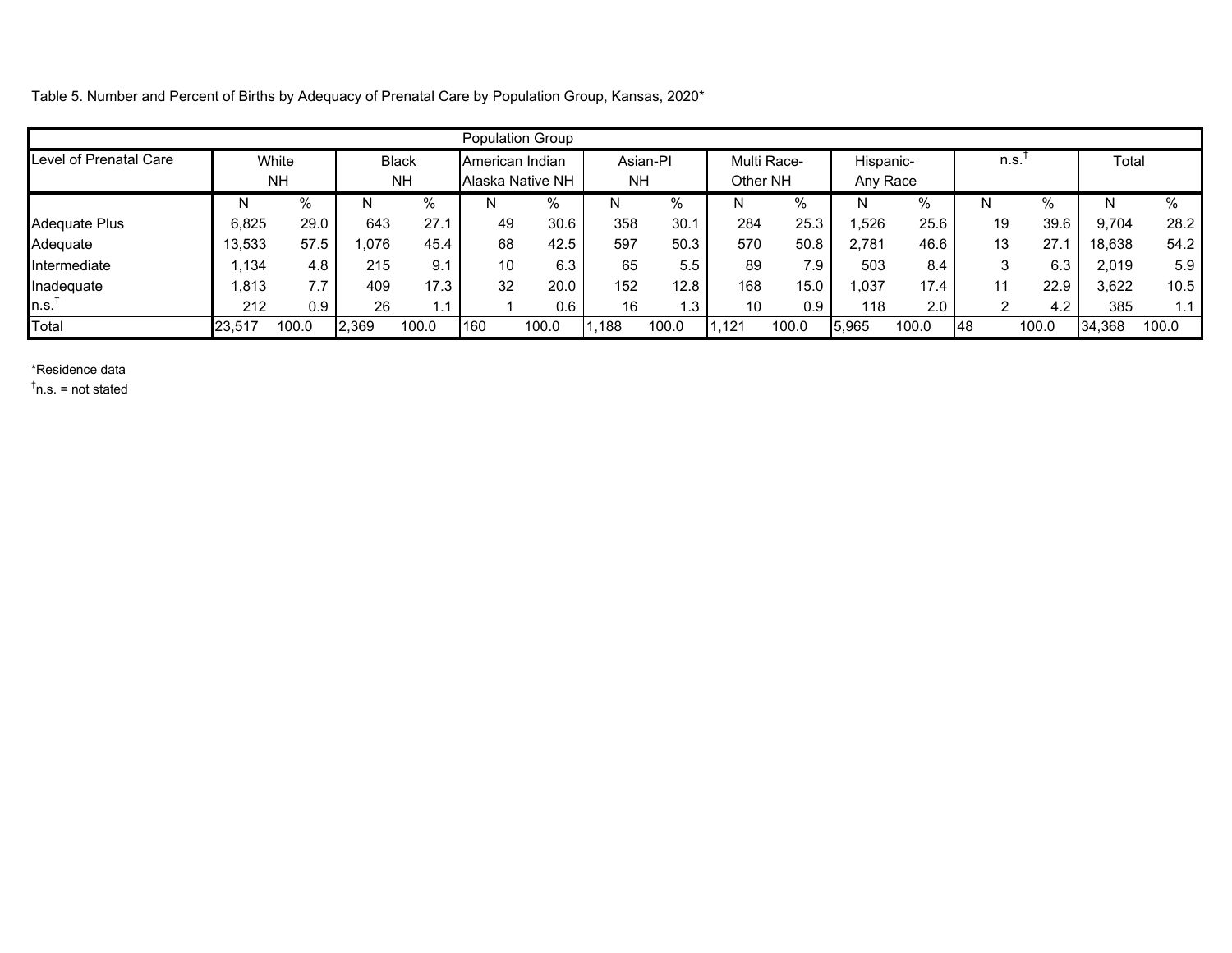Table 6. Number and Percent of Births by Number of Weeks Gestation by Population Group, Kansas, 2020\*

|             |           |       |                |       | <b>Population Group</b> |       |               |       |             |       |           |              |      |       |        |       |
|-------------|-----------|-------|----------------|-------|-------------------------|-------|---------------|-------|-------------|-------|-----------|--------------|------|-------|--------|-------|
| Gestation   | White     |       | <b>Black</b>   |       | American Indian         |       | Asian-PI      |       | Multi Race- |       | Hispanic- |              | n.s. |       | Total  |       |
|             | <b>NH</b> |       | <b>NH</b>      |       | Alaska Native NH        |       | <b>NH</b>     |       | Other NH    |       | Any Race  |              |      |       |        |       |
|             | N         | %     | N              | %     | N.                      | %     | N             | $\%$  | N.          | %     | N.        | %            | N    | %     | N      | $\%$  |
| Under 20    | 5         | 0.0   | 6              | 0.3   | $\mathbf{0}$            | 0.0   | 2             | 0.2   |             | 0     | 3         | $\mathbf{0}$ |      | 2.1   | 18     | 0.1   |
| 20-22       | 21        | 0.1   | 5              | 0.2   | $\Omega$                | 0.0   | ົ             | 0.2   | $\Omega$    | 0     | ◠         | 0            |      | 2.1   | 31     | 0.1   |
| 23-27       | 97        | 0.4   | 30             | 1.3   |                         | 0.6   | 9             | 0.8   |             |       | 37        |              |      | 0.0   | 178    | 0.5   |
| 28-31       | 178       | 0.8   | 25             | 1.1   |                         | 0.6   | 6             | 0.5   | 6           |       | 41        |              |      | 0.0   | 257    | 0.7   |
| 32-35       | 986       | 4.2   | 130            | 5.5   | 0                       | 0.01  | 50            | 4.2   | 61          | 5     | 269       | 5            | 3    | 6.3   | l,499  | 4.4   |
| 36          | 935       | 4.0   | 118            | 5.0   | 8                       | 5.0   | 65            | 5.5   | 49          | 4     | 264       | 4            | 3    | 6.3   | 1,442  | 4.2   |
| 37-38       | 6,187     | 26.3  | 761            | 32.1  | 63                      | 39.4  | 340           | 28.6  | 316         | 28    | 1,732     | 29           | 15   | 31.3  | 9,414  | 27.4  |
| 39          | 10,164    | 43.2  | 903            | 38.1  | 57                      | 35.6  | 443           | 37.3  | 468         | 42    | 2,441     | 41           | 16   | 33.3  | 14,492 | 42.2  |
| 40-41       | 4,873     | 20.7  | 387            | 16.3  | 29                      | 18.1  | 266           | 22.4  | 212         | 19    | 1.157     | 19           | 9    | 18.8  | 6,933  | 20.2  |
| 42 and over | 54        | 0.2   | 2              | 0.1   |                         | 0.6   | ົ             | 0.3   | 3           |       | 10        | $\Omega$     |      | 0.0   | 73     | 0.2   |
| n.s.        | 17        | 0.1   | $\overline{2}$ | 0.1   | $\Omega$                | 0.01  | $\mathcal{P}$ | 0.2   |             |       | 9         | 0            | 0    | 0.0   | 31     | 0.1   |
| Total       | 23,517    | 100.0 | 2,369.0        | 100.0 | 160                     | 100.0 | 1,188         | 100.0 | ,121.0      | 100.0 | 5,965.0   | 100.0        | 48   | 100.0 | 34,368 | 100.0 |

\*Residence data

†n.s. = not stated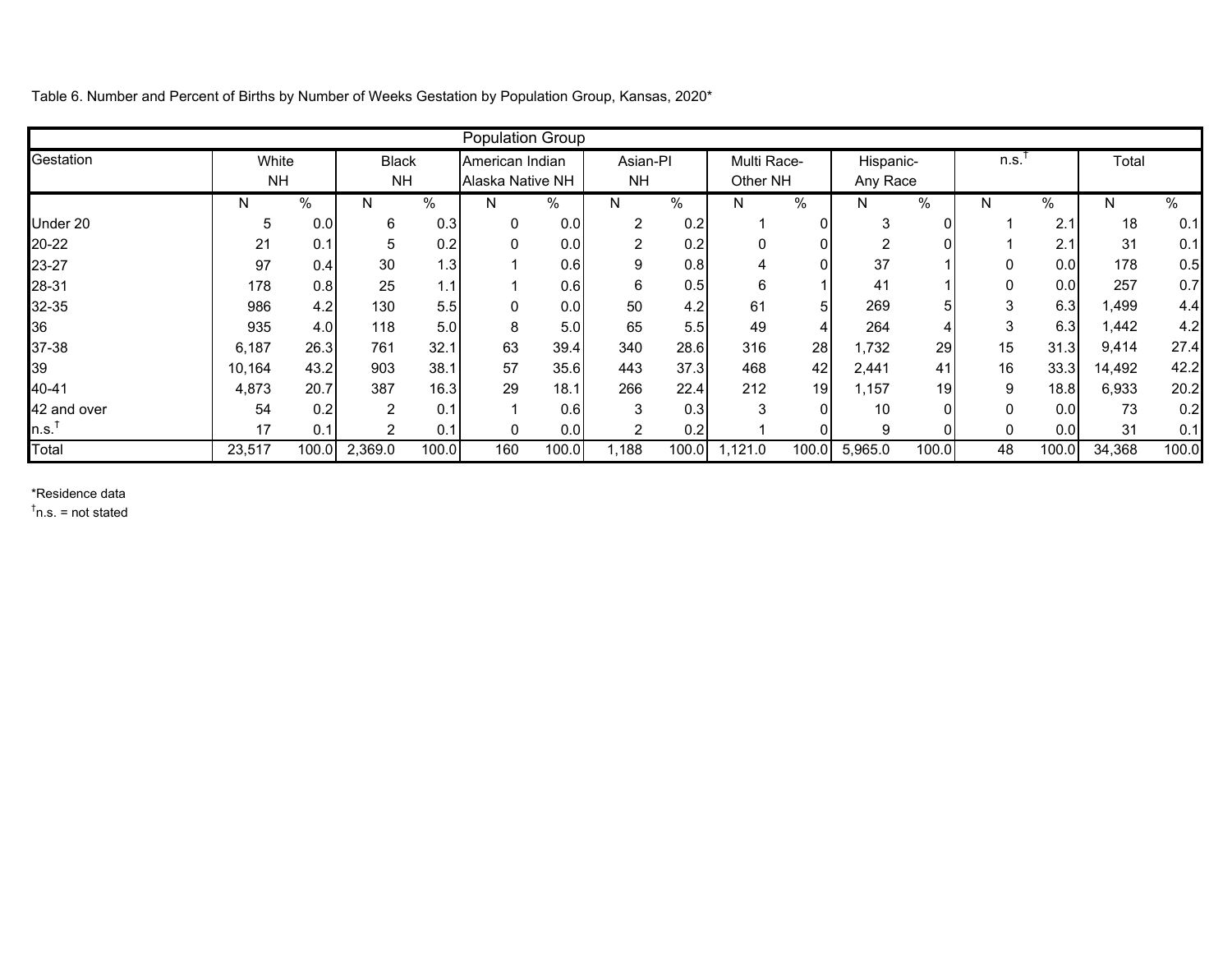Table 7. Number and Percent of Births by WIC Participation by Population Group, Kansas, 2020\*

|                |        |                        |              |       | <b>Population Group</b> |                  |           |       |             |       |           |       |    |       |        |       |
|----------------|--------|------------------------|--------------|-------|-------------------------|------------------|-----------|-------|-------------|-------|-----------|-------|----|-------|--------|-------|
| <b>WIC Use</b> | White  |                        | <b>Black</b> |       | American Indian         |                  | Asian-PI  |       | Multi Race- |       | Hispanic- |       |    | n.s.  | Total  |       |
|                |        | <b>NH</b><br><b>NH</b> |              |       |                         | Alaska Native NH | <b>NH</b> |       | Other NH    |       | Any Race  |       |    |       |        |       |
|                | N      | %                      |              | %     | N                       | %                | N         | %     | N           | %     | N.        | %     | Ν  |       | N      | $\%$  |
| Yes            | 4,384  | 18.6                   | 963          | 40.7  | 64                      | 40.0             | 189       | 15.9  | 409         | 36.5  | 2,557     | 42.9  | 3  | 6.3   | 8,569  | 24.9  |
| No             | 19,076 | 81.1                   | ,405         | 59.3  | 96                      | 60.0             | 997       | 83.9  | 707         | 63.7  | 3,396     | 56.9  | 43 | 89.6  | 25,720 | 74.8  |
| $\ln s$ .      | 56     | 0.2                    |              | 0.0   | $\mathbf{0}$            | 0.0              | ◠         | 0.2   | 5           | 0.4   | 12        | 0.2   |    | 4.2   | 78     | 0.2   |
| Total          | 23,516 | 100.0                  | 2,369        | 100.0 | 160                     | 100.0            | ,188      | 100.0 | ,121        | 100.0 | 5,965.0   | 100.0 | 48 | 100.0 | 34,367 | 100.0 |

\* Residence data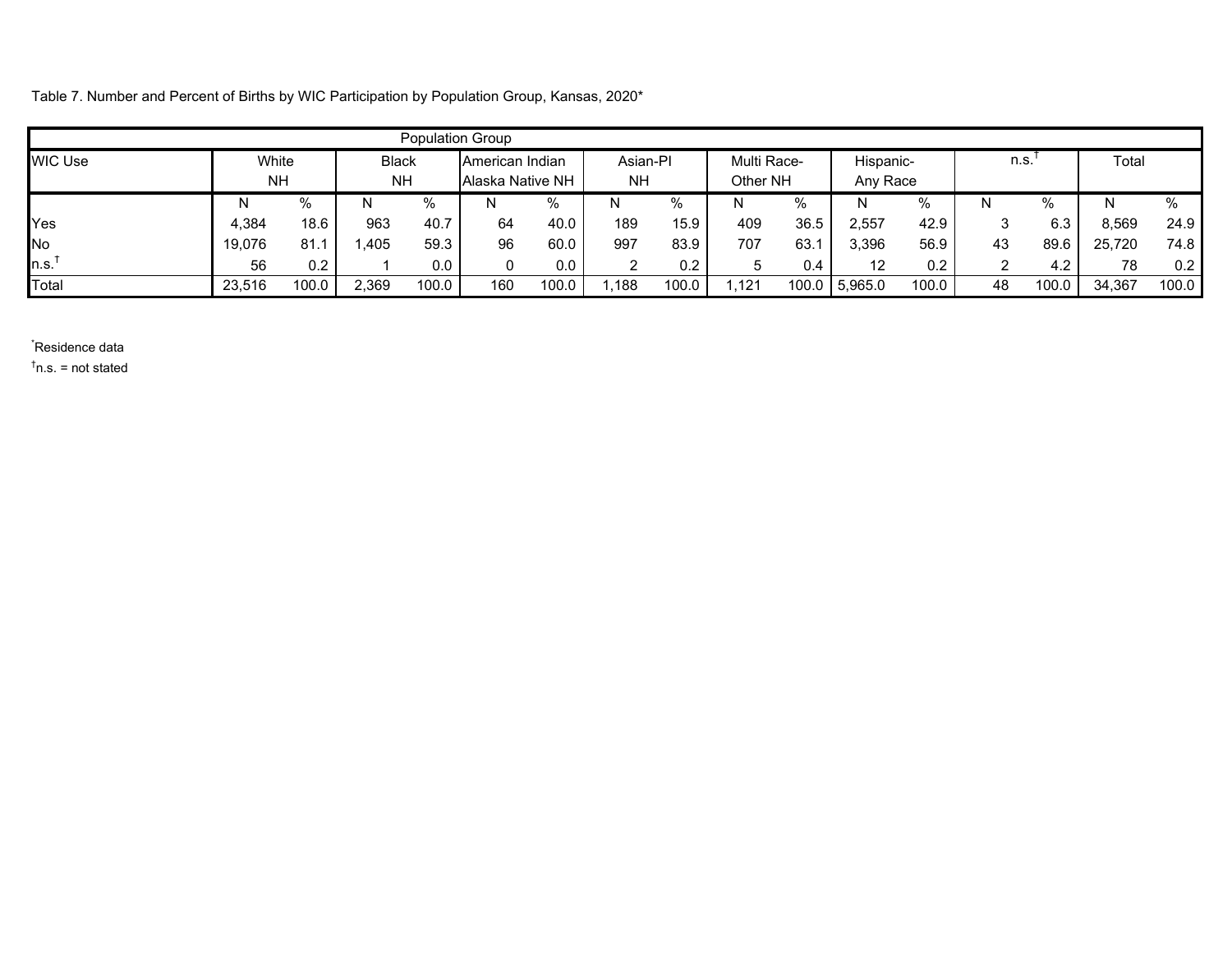Table 8. Number and Percent of Singleton Births by Mother's Weight Gain Recommendation Based on Prepregnancy BMI\* by Population Group, Kansas, 2020†

|                                      |                |              |              |              | Population group |              |            |                        |             |              |              |              |          |              |             |                   |
|--------------------------------------|----------------|--------------|--------------|--------------|------------------|--------------|------------|------------------------|-------------|--------------|--------------|--------------|----------|--------------|-------------|-------------------|
| Weight Gain*                         | White          |              | <b>Black</b> |              | American Indian- |              | Asian-PI   |                        | Multi Race- |              | Hispanic-    |              | n.s.     |              | Total       |                   |
|                                      | <b>NH</b>      |              | <b>NH</b>    |              | Alaska Native NH |              | <b>NH</b>  |                        | Other NH    |              | Any Race     |              |          |              |             |                   |
|                                      |                | %            | N            | %            | N                | %            | N          | %                      |             | %            |              | %            | N        | %            |             | $\%$              |
| Less than recommended<br>Recommended | 4.410<br>6.985 | 19.4<br>30.7 | 560<br>602   | 24.9<br>26.8 | 35<br>40         | 22.2<br>25.3 | 333<br>426 | 29.0<br>$3\frac{1}{2}$ | 235<br>306  | 21.6<br>28.2 | .466<br>.760 | 25.2<br>30.3 | 16<br>12 | 33.3<br>25.0 | 10.131      | .055 21.2<br>30.4 |
| More than recommended                | 11.232         | 49.3         | 0.050        | 46.7         | 80               | 50.6         | 378        | 32.9                   | 525         | 48.3         | 2.461        | 42.4         | 17       | 35.4         | 15,743 47.3 |                   |
| n.s‡                                 | 160            | 0.7          | 38           | 1.7          | 3                | 1.9          | 13         | 1.1                    | 20          | .8           | 123          | 2.1          | 3        | 6.3          | 360 1.1     |                   |
| Total                                | 22.787         | 100.0        | 2,250        | 100.0        | 158.0            | 100.0        | .150       | 100.0                  | .086        | 100.0        | 5,810        | 100.0        | 48       | 100.0        | 33.289      | 100.0             |

\*See Technical Notes for definition of weight gain based on BMI.

†Residence Data

‡n.s. = not stated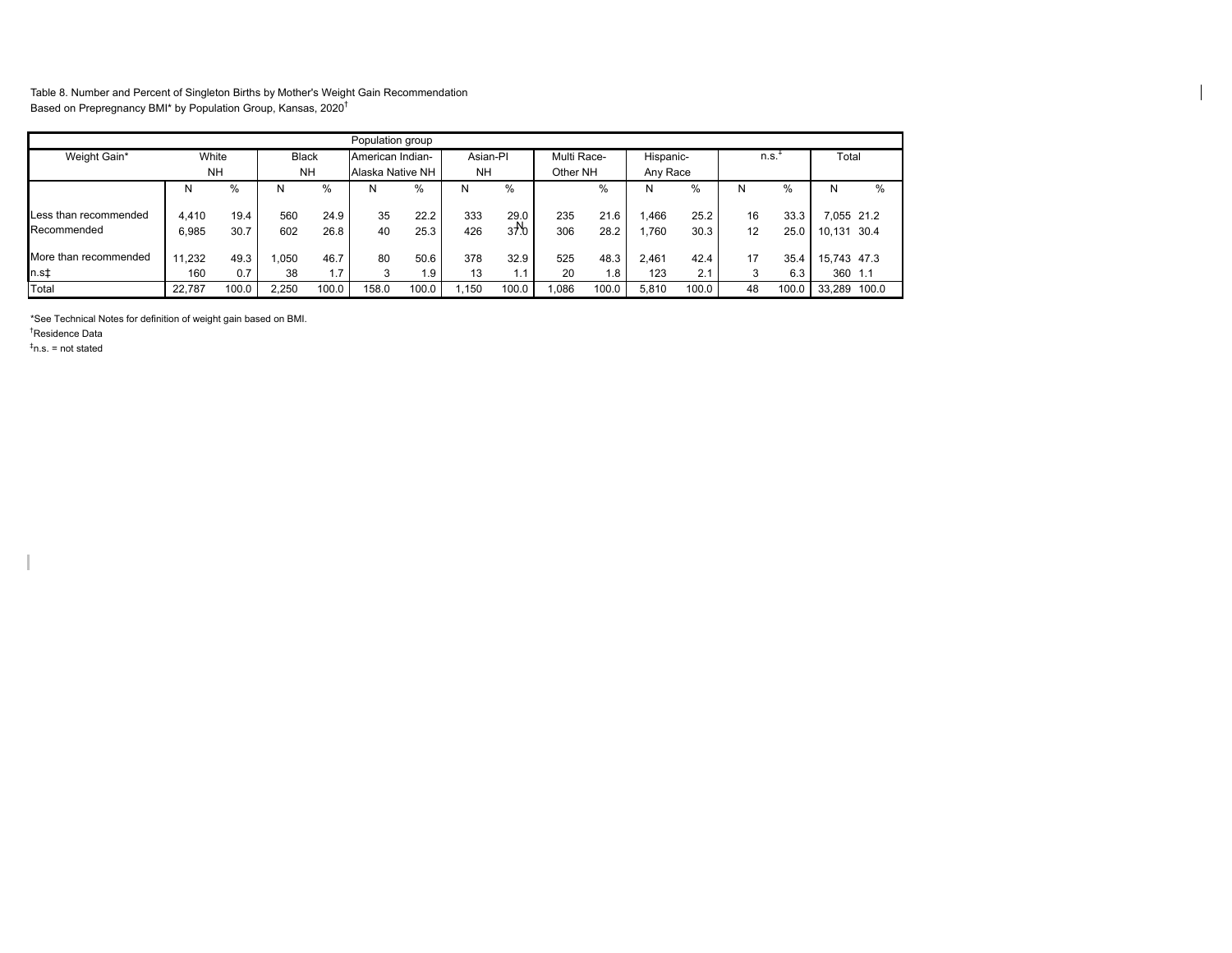Table 9. Number and Percent of Births by Mother's Age-Group by Population Group, Kansas, 2020\*

|                    |           |                  |              |       | PopulationGroup  |       |           |       |              |       |           |       |                |       |                |       |
|--------------------|-----------|------------------|--------------|-------|------------------|-------|-----------|-------|--------------|-------|-----------|-------|----------------|-------|----------------|-------|
| Mother's Age Group | White     |                  | <b>Black</b> |       | American Indian  |       | Asian-PI  |       | Multi Race-  |       | Hispanic- |       | n.s.           |       | Total          |       |
|                    | <b>NH</b> |                  | <b>NH</b>    |       | Alaska Native NH |       | <b>NH</b> |       | Other NH     |       | Any Race  |       |                |       |                |       |
|                    | N.        | %                | N            | $\%$  | N                | %     | N         | $\%$  | N            | %     | N.        | %     | N.             | %     | N              | %     |
| 10-14              | 6         | 0.0              | 4            | 0.2   | 0                | 0.0   |           | 0.0   | 0            | 0.0   | 5         | 0.1   | 0              | 0.0   | 15             | 0.0   |
| $15 - 17$          | 172       | 0.7              | 45           | 1.9   |                  | 1.0   | 4         | 0.3   | 22           | 2.0   | 146       | 2.4   | 0              | 0.0   | 390            | 1.1   |
| 18-19              | 708       | 3.0              | 130          | 5.5   | 12               | 12.0  | 15        | 1.3   | 85           | 7.6   | 406       | 6.8   | 3              | 6.3   | 1,359          | 4.0   |
| 20-24              | 4,505     | 19.2             | 661          | 27.9  | 42               | 42.0  | 127       | 10.7  | 339          | 30.2  | 1,692     | 28.4  | $\overline{2}$ | 4.2   | 7,368          | 21.4  |
| 25-29              | 7,525     | 32.0             | 701          | 29.6  | 37               | 37.0  | 314       | 26.4  | 329          | 29.3  | 1,723     | 28.9  | 13             | 27.1  | 10,642         | 31.0  |
| 30-34              | 7.148     | 30.4             | 514          | 21.7  | 45               | 45.0  | 432       | 36.4  | 228          | 20.3  | 1,203     | 20.2  | 21             | 43.8  | 9,591          | 27.9  |
| 35-39              | 2,944     | 12.5             | 258          | 10.9  | 21               | 21.0  | 245       | 20.6  | 100          | 8.9   | 624       | 10.5  | 9              | 18.8  | 4,201          | 12.2  |
| 40-44              | 479       | 2.0              | 47           | 2.0   | 2                | 2.0   | 47        | 4.0   | 14           | 1.2   | 160       | 2.7   | 0              | 0.0   | 749            | 2.2   |
| 45 and over        | 28        | 0.1              | 9            | 0.4   | 0                | 0.0   | 4         | 0.3   | 4            | 0.4   | 6         | 0.1   | 0              | 0.0   | 51             | 0.1   |
| າ.ຣ. $^{\dagger}$  | 2         | 0.0 <sub>l</sub> |              | 0.0   | 0                | 0.0   |           | 0.0   | $\mathbf{0}$ | 0.0   | 0         | 0.0   | 0              | 0.0   | $\overline{2}$ | 0.0   |
| Total              | 23,517    | 100.0            | 2,369        | 100.0 | 160.0            | 100.0 | 1,188     | 100.0 | ,121.0       | 100.0 | 5,965.0   | 100.0 | 48             | 100.0 | 34,368         | 100.0 |

\* Residence data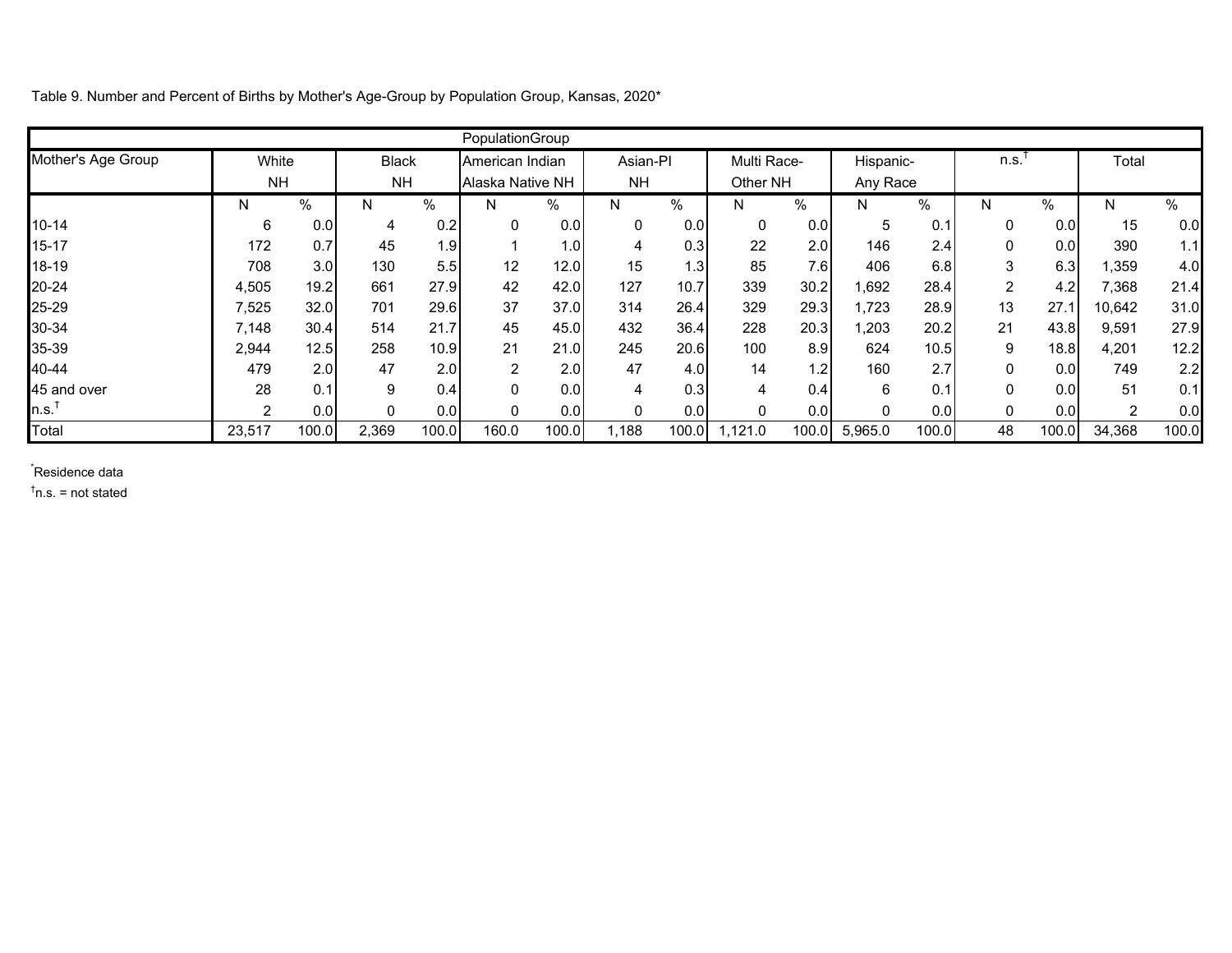| Table 10. Number and Percent of Births by Trimester Prenatal Care Began by Population Group, Kansas, 2020* |  |
|------------------------------------------------------------------------------------------------------------|--|
|                                                                                                            |  |

|                            |        |                        |              |       | <b>Population Group</b> |                  |           |       |            |       |          |       |               |       |        |       |
|----------------------------|--------|------------------------|--------------|-------|-------------------------|------------------|-----------|-------|------------|-------|----------|-------|---------------|-------|--------|-------|
| <b>Prenatal Care Began</b> | White  |                        | <b>Black</b> |       | American Indian         |                  | Asian PI  |       | Multi-Race |       | Hispanic |       | n.s.          |       | Total  |       |
|                            |        | <b>NH</b><br><b>NH</b> |              |       |                         | Alaska Native NH | <b>NH</b> |       | Other NH   |       | Any Race |       |               |       |        |       |
|                            | N      | %                      | N            | %     | N                       | %                | N         | %     | N          | $\%$  | N        | %     |               | $\%$  |        | $\%$  |
| <b>First Trimester</b>     | 19,845 | 84.4                   | 671,ا        | 70.5  | 105                     | 65.6             | 912       | 76.8  | 827        | 73.8  | 4.197    | 70.4  | 32            | 66.   | 27,589 | 80.3  |
| Second Trimester           | 2,820  | 12.0                   | 531          | 22.4  | 39                      | 24.4             | 215       | 18.1  | 212        | 18.9  | 1,262    | 21.2  | 9             | 18.8  | 5,088  | 14.8  |
| <b>Third Trimester</b>     | 503    | 2.1                    | 103          | 4.3   | 8                       | 5.0              | 36        | 3.0   | 60         | 5.4   | 329      | 5.5   | $\mathcal{P}$ | 4.2   | 041,،  | 3.0   |
| No Prenatal Care           | 169    | 0.7                    | 38           | 1.6   | 6                       | 3.8              | 12        | 1.0   | 13         | 1.2   | 71       | 1.2   | 3             | 6.3   | 312    | 0.9   |
| $\ln s.t$                  | 180    | 0.8                    | 26           | 1.1   |                         | 1.3              | 13        | 1.1   | 9          | 0.8   | 106      | 1.8   | ◠             | 4.2   | 338    | 1.0   |
| Total                      | 23.517 | 100.0                  | 2,369        | 100.0 | 160                     | 100.0            | 1,188     | 100.0 | 1.121.0    | 100.0 | 5,965    | 100.0 | 48            | 100.0 | 34.368 | 100.0 |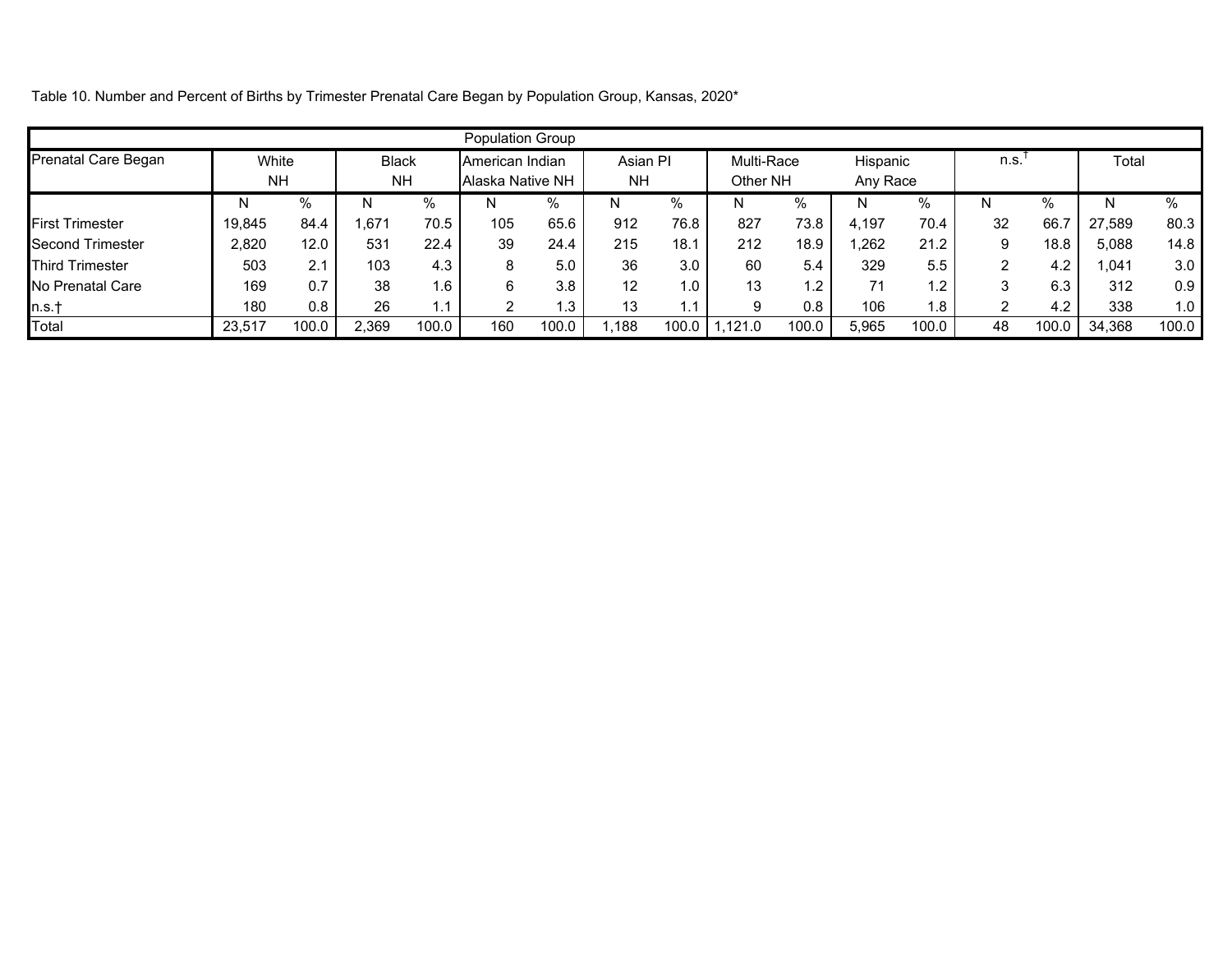Population Group County White NH Black NH American Indian-Alaska Native NH Asian-PI NH Multi Race- Other NH Hispanic- Any Race † n.s. TOTAL Allen Anderson Atchison Barber Barton Bourbon Brown **Butler Chase Chautauqua Cherokee Chevenne Clark Clay Cloud Coffey Comanche Cowley Crawford Decatur** Dickinson Doniphan **Douglas Edwards** Elk Ellis **Ellsworth Finney** Ford Franklin Geary N 127 83 147 42 219 196 84 601 21 25 177 32 14 79 106 78 10 283 328 18 171 55 759 20 15 296 49 155 129 242 581 % 0.5 0.4 0.6 0.2 0.9 0.8 0.4 2.6 0.1 0.1 0.8 0.1 0.1 0.3 0.5 0.3 0.0 1.2 1.4 0.1 0.7 0.2 3.2 0.1 0.1 1.3 0.2 0.7 0.5 1.0 2.5 N 0 0 9 0 5 4 2 10 0 0 1 1 0 1 3  $\Omega$ 0 9 6 0 2  $\Omega$ 47 1  $\Omega$ 1 1 29 17 3 165 % 0.0 0.0 0.4 0.0 0.2 0.2 0.1 0.4 0.0 0.0 0.0 0.0 0.0 0.0 0.1 0.0 0.0 0.4 0.3 0.0 0.1 0.0 2.0 0.0 0.0 0.0 0.0 1.2 0.7 0.1 7.0 N % 0 0.0 0 0.0 0 0.0 0 0.0 2 1.3 1 0.6 7 4.4 3 1.9 0 0.0 0 0.0 8 5.0 0 0.0 0 0.0 0 0.0 0 0.0 2 1.3 0 0.0 4 2.5 3 1.9 0 0.0 0 0.0 0 0.0 26 16.3 0 0.0 0 0.0 0 0.0 0 0.0 0 0.0 3 1.9 3 1.9 4 2.5  $N \qquad \frac{9}{6}$ 0 0.0 0 0.0 2 0.2 0 0.0 1 0.1 0 0.0 0 0.0 12 1.0 1 0.1 0 0.0 2 0.2 0 0.0 0 0.0 2 0.2 1 0.1 0 0.0 0 0.0 12 1.0 12 1.0 0 0.0 1 0.1 0 0.0 44 3.7 0 0.0 0 0.0 4 0.3 0 0.0 17 1.4 6 0.5 1 0.1 43 3.6 N % 3 0.3 2 0.2 3 0.3 0 0.0 5 0.4 7 0.6 5 0.4 13 1.2 0 0.0 2 0.2 19 1.7 0 0.0 1 0.1 1 0.1 1 0.1 0 0.0 0 0.0 11 1.0 17 1.5 0 0.0 4 0.4 1 0.1 50 4.5 1 0.1 0 0.0 7 0.6 0 0.0 13 1.2 5 0.4 8 0.7 57 5.1  $N$  % 4 0.1 1 0.0 9 0.2 1 0.0 94 1.6 5 0.1 5 0.1 28 0.5 1 0.0 3 0.1 12 0.2 3 0.1 2 0.0 4 0.1 2 0.0 2 0.0 1 0.0 78 1.3 54 0.9 2 0.0 10 0.2 0 0.0 93 1.6 12 0.2 1 0.0 27 0.5 2 0.0 334 5.6 403 6.8 9 0.2 184 3.1 N 1 0  $\Omega$ 0 0 1 0 0 0 0 0 0  $\Omega$ 0 0  $\Omega$  $\Omega$ 0  $\Omega$ 0  $\Omega$  $\Omega$ 2 0  $\Omega$ 0 0  $\Omega$  $\Omega$ 0 0  $\frac{0}{6}$ 2.1 0.0 0.0 0.0 0.0 2.1 0.0 0.0 0.0 0.0 0.0 0.0 0.0 0.0 0.0 0.0 0.0 0.0 0.0 0.0 0.0 0.0 4.2 0.0 0.0 0.0 0.0 0.0 0.0 0.0 0.0 N 135 86 170 43 326 214 103 667 23 30 219 36 17 87 113 82 11 397 420 20 188 56 1,021 34 16 335 52 548 563 266 1,034 % 0.4 0.3 0.5 0.1 0.9 0.6 0.3 1.9 0.1 0.1 0.6 0.1 0.0 0.3 0.3 0.2 0.0 1.2 1.2 0.1 0.5 0.2 3.0 0.1 0.0 1.0 0.2 1.6 1.6 0.8 3.0

Table 11. Number and Percent of Births by County of Residence by Population Group, Kansas, 2020\*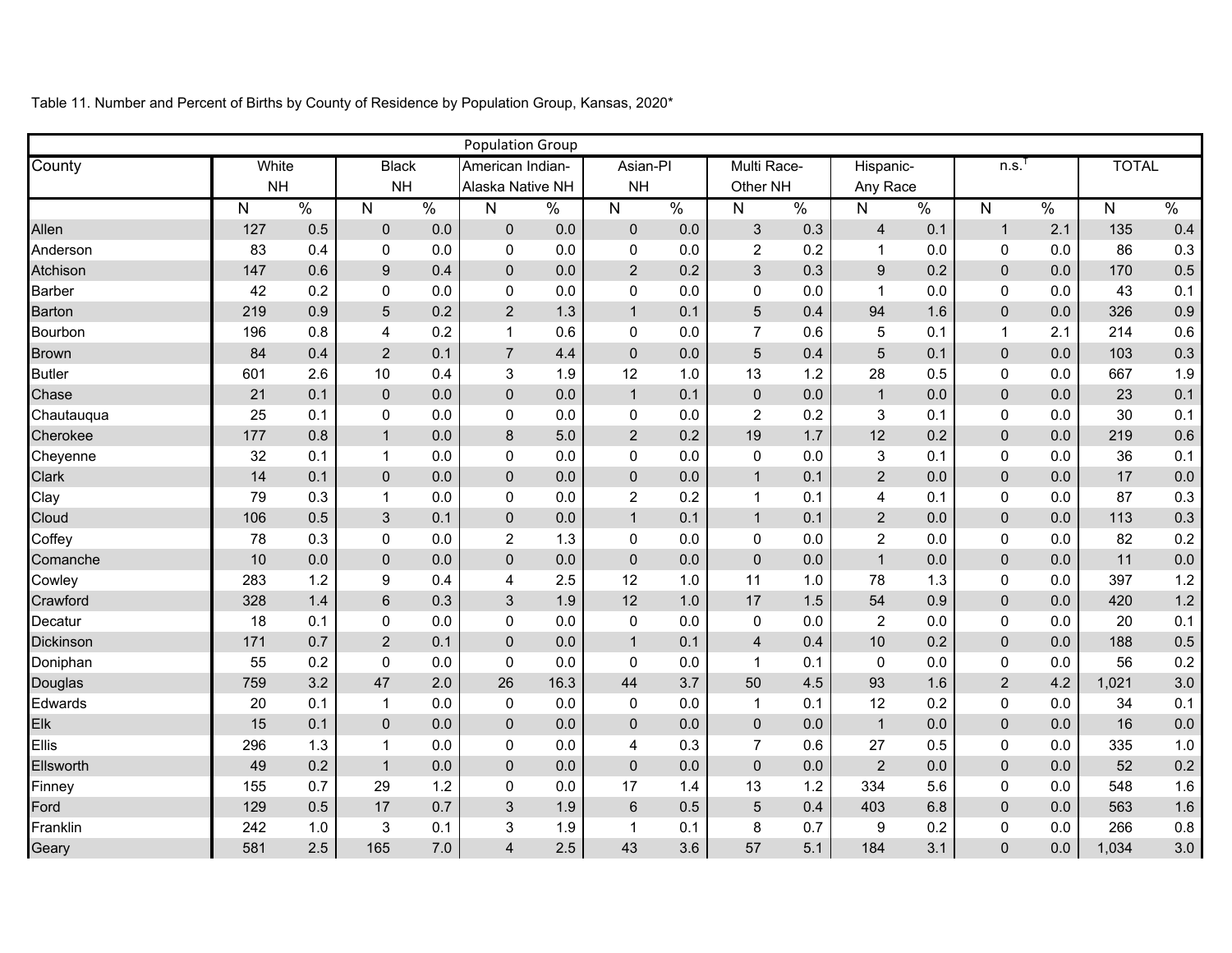|             |              |               |                         |               | <b>Population Group</b> |               |                         |               |                     |               |                         |               |                |               |              |               |
|-------------|--------------|---------------|-------------------------|---------------|-------------------------|---------------|-------------------------|---------------|---------------------|---------------|-------------------------|---------------|----------------|---------------|--------------|---------------|
| County      | White        |               | <b>Black</b>            |               | American Indian-        |               | Asian-Pl                |               | Multi Race-         |               | Hispanic-               |               | n.s.           |               | <b>TOTAL</b> |               |
|             | <b>NH</b>    |               | <b>NH</b>               |               | Alaska Native NH        |               | <b>NH</b>               |               | Other NH            |               | Any Race                |               |                |               |              |               |
|             | $\mathsf{N}$ | $\frac{0}{6}$ | $\overline{N}$          | $\frac{0}{0}$ | $\overline{N}$          | $\frac{8}{6}$ | $\overline{N}$          | $\frac{0}{0}$ | $\mathsf{N}$        | $\frac{0}{6}$ | $\mathsf{N}$            | $\frac{1}{2}$ | $\mathsf{N}$   | $\frac{9}{6}$ | $\mathsf{N}$ | $\frac{0}{0}$ |
| Gove        | 28           | 0.1           | 0                       | 0.0           | $\mathsf 0$             | 0.0           | $\pmb{0}$               | 0.0           | $\mathbf 0$         | 0.0           | $\pmb{0}$               | 0.0           | $\mathbf 0$    | 0.0           | 28           | 0.1           |
| Graham      | 23           | 0.1           | $\pmb{0}$               | 0.0           | $\pmb{0}$               | 0.0           | $\pmb{0}$               | 0.0           | $\pmb{0}$           | 0.0           | $\overline{2}$          | 0.0           | $\pmb{0}$      | 0.0           | 25           | 0.1           |
| Grant       | 22           | 0.1           | $\pmb{0}$               | 0.0           | $\pmb{0}$               | 0.0           | $\pmb{0}$               | 0.0           | $\pmb{0}$           | 0.0           | 71                      | 1.2           | $\mathsf 0$    | 0.0           | 93           | 0.3           |
| Gray        | 70           | 0.3           | $\mathbf{1}$            | 0.0           | $\pmb{0}$               | 0.0           | $\pmb{0}$               | 0.0           | $\pmb{0}$           | 0.0           | 13                      | 0.2           | $\pmb{0}$      | 0.0           | 84           | 0.2           |
| Greeley     | 12           | 0.1           | $\pmb{0}$               | 0.0           | $\pmb{0}$               | 0.0           | $\pmb{0}$               | 0.0           | $\pmb{0}$           | 0.0           | $\mathbf{1}$            | 0.0           | $\mathbf{1}$   | 2.1           | 14           | 0.0           |
| Greenwood   | 50           | 0.2           | $\mathbf 0$             | 0.0           | $\pmb{0}$               | 0.0           | $\pmb{0}$               | 0.0           | $\mathfrak{S}$      | 0.3           | $\mathbf{1}$            | 0.0           | $\pmb{0}$      | 0.0           | 54           | 0.2           |
| Hamilton    | 14           | 0.1           | 0                       | 0.0           | $\pmb{0}$               | 0.0           | $\pmb{0}$               | 0.0           | $\pmb{0}$           | 0.0           | 18                      | 0.3           | 0              | 0.0           | 32           | 0.1           |
| Harper      | 49           | 0.2           | $\pmb{0}$               | 0.0           | $\pmb{0}$               | 0.0           | $\pmb{0}$               | 0.0           | $\overline{2}$      | 0.2           | $\sqrt{5}$              | 0.1           | $\pmb{0}$      | 0.0           | 56           | 0.2           |
| Harvey      | 292          | 1.2           | 5                       | 0.2           | $\mathbf 0$             | 0.0           | $\overline{2}$          | 0.2           | 10                  | 0.9           | 45                      | 0.8           | 0              | 0.0           | 354          | 1.0           |
| Haskell     | 32           | 0.1           | $\pmb{0}$               | 0.0           | $\pmb{0}$               | 0.0           | $\pmb{0}$               | 0.0           | $\pmb{0}$           | 0.0           | $\bf 8$                 | 0.1           | $\pmb{0}$      | 0.0           | 40           | 0.1           |
| Hodgeman    | 20           | 0.1           | $\mathbf 0$             | 0.0           | $\mathbf 0$             | 0.0           | $\pmb{0}$               | 0.0           | $\mathbf{1}$        | 0.1           | $\pmb{0}$               | 0.0           | $\mathbf 0$    | 0.0           | 21           | 0.1           |
| Jackson     | 116          | 0.5           | $\mathbf{1}$            | 0.0           | 20                      | 12.5          | $\mathbf{1}$            | 0.1           | $\overline{7}$      | 0.6           | $\overline{7}$          | 0.1           | $\mathbf{1}$   | 2.1           | 153          | 0.4           |
| Jefferson   | 154          | 0.7           | $\mathbf{1}$            | 0.0           | $\sqrt{3}$              | 1.9           | $\mathbf 0$             | 0.0           | 3                   | 0.3           | $\mathbf{1}$            | 0.0           | $\overline{c}$ | 4.2           | 164          | 0.5           |
| Jewell      | 25           | 0.1           | $\pmb{0}$               | 0.0           | $\pmb{0}$               | 0.0           | $\pmb{0}$               | 0.0           | $\pmb{0}$           | 0.0           | $\pmb{0}$               | 0.0           | $\pmb{0}$      | 0.0           | 25           | 0.1           |
| Johnson     | 5,036        | 21.4          | 371                     | 15.7          | $\mathbf 5$             | 3.1           | 452                     | 38.0          | 195                 | 17.4          | 741                     | 12.4          | 21             | 43.8          | 6,821        | 19.8          |
| Kearny      | 27           | 0.1           | $\mathbf{1}$            | 0.0           | $\pmb{0}$               | 0.0           | $\mathbf{1}$            | 0.1           | $\mathbf 0$         | 0.0           | 27                      | 0.5           | $\pmb{0}$      | 0.0           | 56           | 0.2           |
| Kingman     | 61           | 0.3           | $\mathbf{1}$            | 0.0           | $\mathbf{1}$            | 0.6           | $\pmb{0}$               | 0.0           | $\sqrt{5}$          | 0.4           | $\overline{\mathbf{4}}$ | 0.1           | $\pmb{0}$      | 0.0           | 72           | 0.2           |
| Kiowa       | 25           | 0.1           | $\mathbf{1}$            | 0.0           | $\pmb{0}$               | 0.0           | $\pmb{0}$               | 0.0           | $\mathbf{1}$        | 0.1           | $\pmb{0}$               | 0.0           | $\pmb{0}$      | 0.0           | 27           | 0.1           |
| Labette     | 196          | 0.8           | $\overline{7}$          | 0.3           | $\pmb{0}$               | 0.0           | $\overline{\mathbf{4}}$ | 0.3           | 10                  | 0.9           | 12                      | 0.2           | $\mathbf{1}$   | 2.1           | 230          | 0.7           |
| Lane        | 13           | 0.1           | $\pmb{0}$               | 0.0           | $\mathbf 0$             | 0.0           | $\pmb{0}$               | 0.0           | $\pmb{0}$           | 0.0           | $\overline{4}$          | 0.1           | $\pmb{0}$      | 0.0           | 17           | 0.0           |
| Leavenworth | 707          | 3.0           | 74                      | 3.1           | $\overline{\mathbf{4}}$ | 2.5           | 24                      | 2.0           | 26                  | 2.3           | 77                      | 1.3           | $\overline{c}$ | 4.4           | 914          | 2.7           |
| Lincoln     | 28           | 0.1           | $\pmb{0}$               | 0.0           | $\pmb{0}$               | 0.0           | $\pmb{0}$               | 0.0           | $\mathsf{O}\xspace$ | 0.0           | $\pmb{0}$               | 0.0           | $\pmb{0}$      | 0.0           | 28           | 0.1           |
| Linn        | 94           | 0.4           | $\pmb{0}$               | 0.0           | $\pmb{0}$               | 0.0           | $\pmb{0}$               | 0.0           | 3                   | 0.3           | $\overline{2}$          | 0.0           | $\mathbf{1}$   | 2.2           | 100          | 0.3           |
| Logan       | 29           | 0.1           | $\pmb{0}$               | 0.0           | $\pmb{0}$               | 0.0           | $\pmb{0}$               | 0.0           | $\pmb{0}$           | 0.0           | 5                       | 0.1           | $\pmb{0}$      | 0.0           | 34           | 0.1           |
| Lyon        | 205          | 0.9           | 6                       | 0.3           | $\overline{c}$          | 1.3           | 6                       | 0.5           | 8                   | 0.7           | 92                      | 1.5           | 0              | 0.0           | 319          | 0.9           |
| McPherson   | 257          | 1.1           | 3                       | 0.1           | $\mathbf{1}$            | 0.6           | $\overline{\mathbf{4}}$ | 0.3           | 3                   | 0.3           | 18                      | 0.3           | $\overline{2}$ | 4.4           | 288          | 0.8           |
| Marion      | 120          | 0.5           | $\mathbf{1}$            | 0.0           | $\mathbf 0$             | 0.0           | $\mathbf{1}$            | 0.1           | $\mathbf{1}$        | 0.1           | $\overline{c}$          | 0.0           | 0              | 0.0           | 125          | 0.4           |
| Marshall    | 102          | 0.4           | $\pmb{0}$               | 0.0           | $\pmb{0}$               | 0.0           | $\mathbf{1}$            | 0.1           | $\overline{2}$      | 0.2           | $\overline{5}$          | 0.1           | $\pmb{0}$      | 0.0           | 111          | 0.3           |
| Meade       | 34           | 0.1           | 0                       | 0.0           | $\mathbf 0$             | 0.0           | $\mathbf{1}$            | 0.1           | $\pmb{0}$           | 0.0           | 22                      | 0.4           | 0              | 0.0           | 57           | 0.2           |
| Miami       | 304          | 1.3           | $\overline{\mathbf{4}}$ | 0.2           | $\mathbf{1}$            | 0.6           | $\overline{2}$          | 0.2           | $\bf 8$             | 0.7           | 10                      | 0.2           | $\pmb{0}$      | 0.0           | 329          | 1.0           |
| Mitchell    | 60           | 0.3           | 0                       | 0.0           | $\mathbf 0$             | 0.0           | $\mathbf 0$             | 0.0           | 0                   | 0.0           | $6\phantom{1}$          | 0.1           | 0              | 0.0           | 66           | $0.2\,$       |

Table 11. Number and Percent of Births by County of Residence by Population Group, Kansas, 2020\*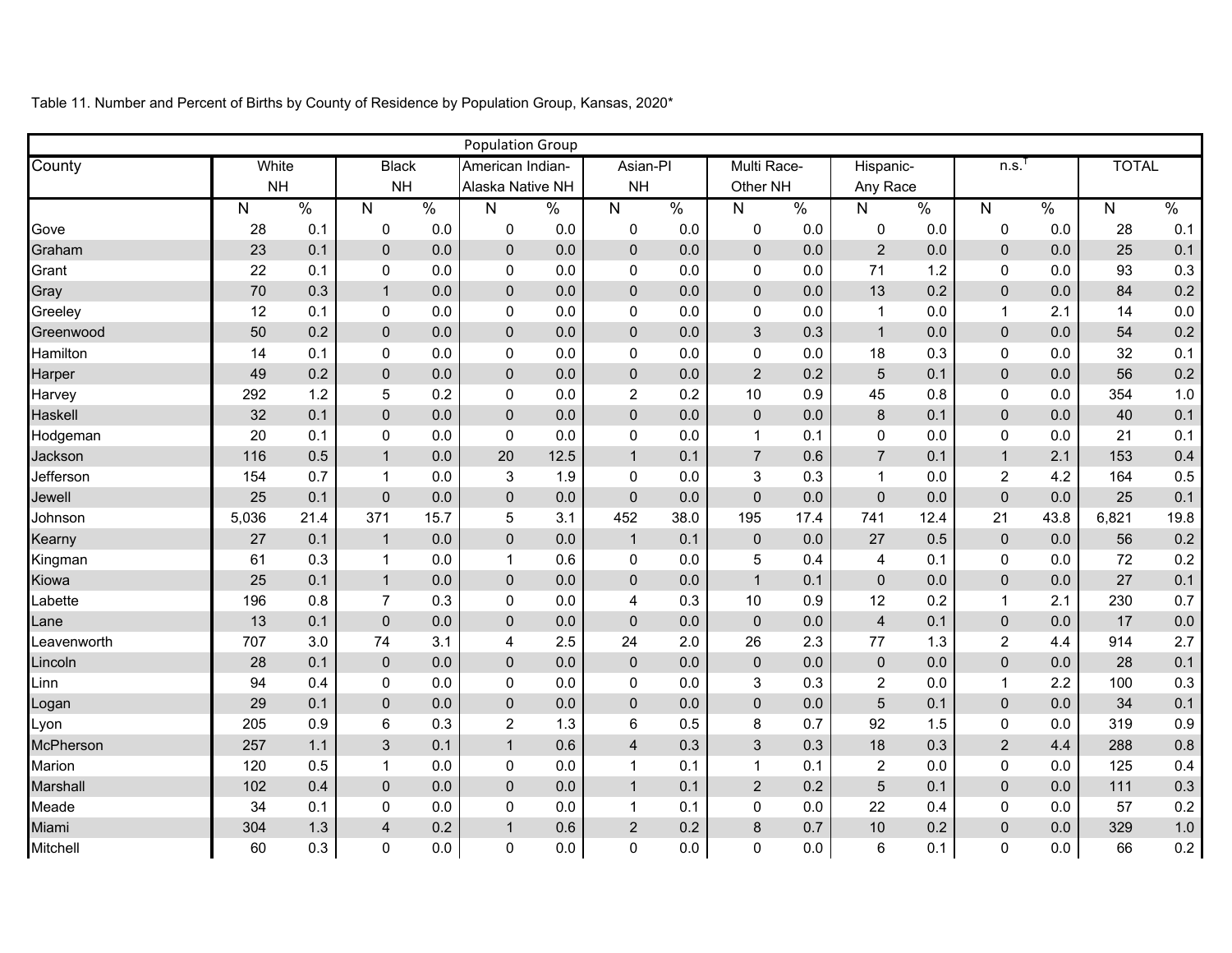|              |              |               |                         |               | <b>Population Group</b> |               |                         |               |                         |               |                         |               |                  |               |              |               |
|--------------|--------------|---------------|-------------------------|---------------|-------------------------|---------------|-------------------------|---------------|-------------------------|---------------|-------------------------|---------------|------------------|---------------|--------------|---------------|
| County       | White        |               | <b>Black</b>            |               | American Indian-        |               | Asian-Pl                |               | Multi Race-             |               | Hispanic-               |               | n.s.             |               | <b>TOTAL</b> |               |
|              | <b>NH</b>    |               | <b>NH</b>               |               | Alaska Native NH        |               | <b>NH</b>               |               | Other NH                |               | Any Race                |               |                  |               |              |               |
|              | $\mathsf{N}$ | $\frac{8}{6}$ | $\overline{\mathsf{N}}$ | $\frac{0}{0}$ | N                       | $\frac{8}{6}$ | $\overline{N}$          | $\frac{0}{6}$ | $\overline{N}$          | $\frac{1}{2}$ | N                       | $\frac{1}{2}$ | $\mathsf{N}$     | $\frac{9}{6}$ | $\mathsf{N}$ | $\frac{0}{0}$ |
| Montgomery   | 261          | 1.1           | 17                      | 0.7           | 11                      | 6.9           | $\mathfrak{S}$          | 0.3           | $\pmb{0}$               | 0.0           | 38                      | 0.6           | $\pmb{0}$        | 0.0           | 330          | 1.0           |
| Morris       | 42           | 0.2           | $\mathbf 0$             | 0.0           | $\pmb{0}$               | 0.0           | $\pmb{0}$               | 0.0           | $\pmb{0}$               | 0.0           | $\overline{c}$          | 0.0           | $\mathbf{1}$     | 2.2           | 45           | 0.1           |
| Morton       | 20           | 0.1           | $\pmb{0}$               | 0.0           | $\pmb{0}$               | 0.0           | $\mathbf{1}$            | 0.1           | $\mathbf{1}$            | 0.1           | 11                      | 0.2           | $\pmb{0}$        | 0.0           | 33           | 0.1           |
| Nemaha       | 133          | 0.6           | $\overline{c}$          | 0.1           | $\overline{c}$          | 1.3           | $\mathbf{1}$            | 0.1           | $\mathbf{1}$            | 0.1           | $\overline{\mathbf{4}}$ | 0.1           | 0                | 0.0           | 143          | 0.4           |
| Neosho       | 166          | 0.7           | $\mathbf{1}$            | 0.0           | $\mathbf{1}$            | 0.6           | $\pmb{0}$               | 0.0           | $\mathfrak{S}$          | 0.3           | $\overline{7}$          | 0.1           | $\pmb{0}$        | 0.0           | 178          | 0.5           |
| <b>Ness</b>  | 25           | 0.1           | $\mathbf 0$             | 0.0           | $\pmb{0}$               | 0.0           | $\mathbf{1}$            | 0.1           | 0                       | 0.0           | 5                       | 0.1           | $\mathsf 0$      | 0.0           | 31           | 0.1           |
| Norton       | 55           | 0.2           | $\mathbf 0$             | 0.0           | $\mathbf 0$             | 0.0           | $\mathbf{1}$            | 0.1           | $\mathbf{1}$            | 0.1           | $\sqrt{3}$              | 0.1           | $\mathbf 0$      | 0.0           | 60           | 0.2           |
| Osage        | 162          | 0.7           | $\overline{2}$          | 0.1           | $\mathbf{1}$            | 0.6           | $\pmb{0}$               | 0.0           | $\overline{c}$          | 0.2           | 5                       | 0.1           | $\mathsf 0$      | 0.0           | 172          | 0.5           |
| Osborne      | 42           | 0.2           | $\pmb{0}$               | 0.0           | $\pmb{0}$               | 0.0           | $\pmb{0}$               | 0.0           | $\pmb{0}$               | 0.0           | $\mathfrak{S}$          | 0.1           | $\pmb{0}$        | 0.0           | 45           | 0.1           |
| Ottawa       | 51           | 0.2           | $\mathbf 0$             | 0.0           | $\pmb{0}$               | 0.0           | $\pmb{0}$               | 0.0           | 0                       | 0.0           | $\mathfrak{S}$          | 0.1           | 0                | 0.0           | 54           | 0.2           |
| Pawnee       | 57           | 0.2           | $\mathbf 0$             | 0.0           | $\pmb{0}$               | 0.0           | $\pmb{0}$               | 0.0           | 3                       | 0.3           | $\,6\,$                 | 0.1           | $\pmb{0}$        | 0.0           | 66           | 0.2           |
| Phillips     | 47           | 0.2           | 0                       | 0.0           | $\pmb{0}$               | 0.0           | $\pmb{0}$               | 0.0           | $\overline{c}$          | 0.2           | $\mathbf{1}$            | 0.0           | $\mathsf 0$      | 0.0           | 50           | 0.1           |
| Pottawatomie | 326          | 1.4           | $\mathbf{1}$            | 0.0           | $\mathbf{1}$            | 0.6           | $\overline{2}$          | 0.2           | $\overline{\mathbf{4}}$ | 0.4           | 20                      | 0.3           | $\pmb{0}$        | 0.0           | 354          | 1.0           |
| Pratt        | 84           | 0.4           | $\mathbf 0$             | 0.0           | $\pmb{0}$               | 0.0           | $\pmb{0}$               | 0.0           | 4                       | 0.4           | 12                      | 0.2           | 0                | 0.0           | 100          | 0.3           |
| Rawlins      | 28           | 0.1           | $\mathbf 0$             | 0.0           | $\pmb{0}$               | 0.0           | $\pmb{0}$               | 0.0           | $\mathbf{1}$            | 0.1           | $\mathbf{1}$            | 0.0           | $\pmb{0}$        | 0.0           | 30           | 0.1           |
| Reno         | 509          | 2.2           | 12                      | 0.5           | 3                       | 1.9           | 5                       | 0.4           | 19                      | 1.7           | 75                      | 1.3           | 0                | 0.0           | 623          | 1.8           |
| Republic     | 45           | 0.2           | $\pmb{0}$               | $0.0\,$       | $\pmb{0}$               | 0.0           | $\pmb{0}$               | 0.0           | $\sqrt{2}$              | 0.2           | $\pmb{0}$               | 0.0           | $\pmb{0}$        | 0.0           | 47           | 0.1           |
| Rice         | 79           | 0.3           | $\mathbf 0$             | 0.0           | $\pmb{0}$               | 0.0           | $\mathbf{1}$            | 0.1           | $\overline{c}$          | 0.2           | 19                      | 0.3           | 0                | 0.0           | 101          | 0.3           |
| Riley        | 465          | 2.0           | 44                      | 1.9           | $\mathbf{1}$            | 0.6           | 51                      | 4.3           | 42                      | 3.7           | 87                      | 1.5           | $\mathbf{1}$     | 2.2           | 691          | 2.0           |
| Rooks        | 44           | 0.2           | $\mathbf 0$             | 0.0           | $\pmb{0}$               | 0.0           | $\pmb{0}$               | 0.0           | $\mathbf{1}$            | 0.1           | $\pmb{0}$               | 0.0           | 0                | 0.0           | 45           | 0.1           |
| Rush         | 24           | 0.1           | $\pmb{0}$               | 0.0           | $\pmb{0}$               | 0.0           | $\pmb{0}$               | 0.0           | $\pmb{0}$               | 0.0           | $\sqrt{3}$              | 0.1           | $\pmb{0}$        | 0.0           | 27           | 0.1           |
| Russell      | 60           | 0.3           | $\mathbf 0$             | 0.0           | $\boldsymbol{2}$        | 1.3           | $\pmb{0}$               | 0.0           | 0                       | 0.0           | $\mathfrak{S}$          | 0.1           | $\mathsf 0$      | 0.0           | 65           | 0.2           |
| Saline       | 459          | 2.0           | 18                      | 0.8           | $\overline{2}$          | 1.3           | 15                      | 1.3           | 23                      | 2.1           | 95                      | 1.6           | $\pmb{0}$        | 0.0           | 612          | 1.8           |
| Scott        | 48           | 0.2           | $\mathbf 0$             | 0.0           | $\pmb{0}$               | 0.0           | $\pmb{0}$               | 0.0           | $\pmb{0}$               | 0.0           | 16                      | 0.3           | $\pmb{0}$        | 0.0           | 64           | 0.2           |
| Sedgwick     | 4,034        | 17.2          | 752                     | 31.7          | 14                      | 8.8           | 237                     | 19.9          | 221                     | 19.7          | 1,256                   | 21.1          | $\overline{2}$   | 4.4           | 6,516        | 19.0          |
| Seward       | 56           | 0.2           | 10                      | 0.4           | $\overline{1}$          | 0.6           | $\overline{\mathbf{4}}$ | 0.3           | $\overline{c}$          | 0.2           | 288                     | 4.8           | 0                | 0.0           | 361          | 1.1           |
| Shawnee      | 1,230        | 5.2           | 199                     | 8.4           | 12                      | 7.5           | 41                      | 3.5           | 135                     | 12.0          | 373                     | 6.3           | 3                | 6.7           | 1,993        | 5.8           |
| Sheridan     | 22           | 0.1           | $\mathbf 0$             | 0.0           | $\pmb{0}$               | 0.0           | $\pmb{0}$               | 0.0           | $\pmb{0}$               | 0.0           | 3                       | 0.1           | $\boldsymbol{0}$ | 0.0           | 25           | 0.1           |
| Sherman      | 48           | 0.2           | $\pmb{0}$               | 0.0           | $\pmb{0}$               | 0.0           | $\mathbf{1}$            | 0.1           | $\pmb{0}$               | 0.0           | 10                      | 0.2           | $\pmb{0}$        | 0.0           | 59           | 0.2           |
| Smith        | 21           | 0.1           | $\pmb{0}$               | 0.0           | $\pmb{0}$               | 0.0           | $\pmb{0}$               | 0.0           | 0                       | 0.0           | $\pmb{0}$               | 0.0           | 0                | 0.0           | 21           | 0.1           |
| Stafford     | 40           | 0.2           | $\mathbf 0$             | 0.0           | $\mathbf 0$             | 0.0           | $\mathbf{1}$            | 0.1           | $\mathbf 0$             | 0.0           | 12                      | 0.2           | $\mathbf 0$      | 0.0           | 53           | $0.2\,$       |

Table 11. Number and Percent of Births by County of Residence by Population Group, Kansas, 2020\*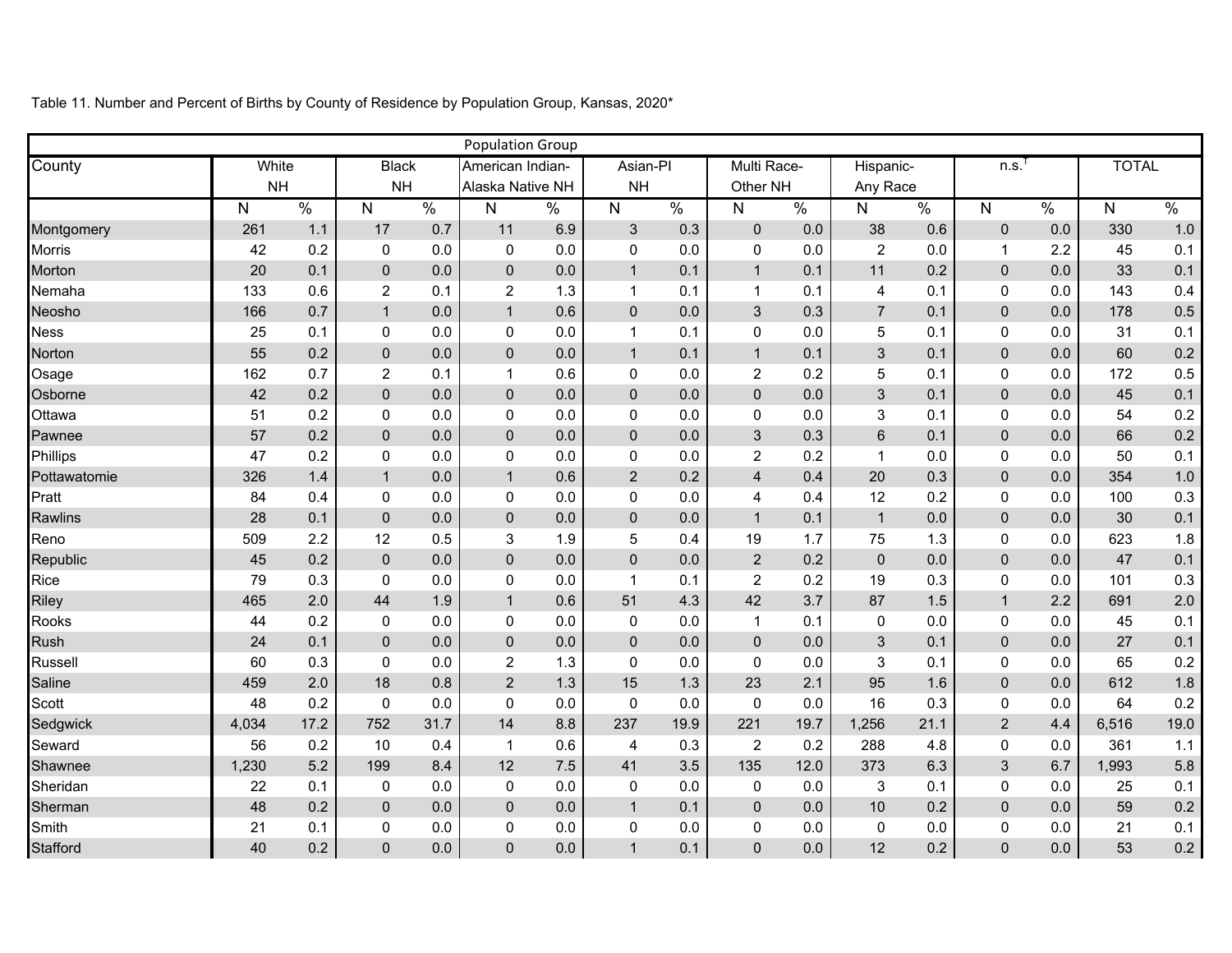|                      |           |       |              |                         | <b>Population Group</b> |       |                |       |                |       |                |            |      |       |              |               |
|----------------------|-----------|-------|--------------|-------------------------|-------------------------|-------|----------------|-------|----------------|-------|----------------|------------|------|-------|--------------|---------------|
| County               | White     |       | <b>Black</b> |                         | American Indian-        |       | Asian-PI       |       | Multi Race-    |       | Hispanic-      |            | n.s. |       | <b>TOTAL</b> |               |
|                      | <b>NH</b> |       | <b>NH</b>    |                         | Alaska Native NH        |       | <b>NH</b>      |       | Other NH       |       | Any Race       |            |      |       |              |               |
|                      | N         | $\%$  | N            | $\sqrt[6]{\phantom{.}}$ | N                       | %     | N              | %     | N              | $\%$  | N              | $\sqrt{6}$ | N    | $\%$  | Ν            | $\frac{1}{6}$ |
| Stanton              | 9         | 0.0   | 0            | 0.0                     | $\mathbf 0$             | 0.0   |                | 0.1   | 0              | 0.0   | 10             | 0.2        | 0    | 0.0   | 20           | 0.1           |
| <b>Stevens</b>       | 36        | 0.2   | $\mathbf{0}$ | 0.0                     | $\overline{0}$          | 0.0   | $\mathbf 0$    | 0.0   | 0              | 0.0   | 35             | 0.6        | 0    | 0.0   | 71           | 0.2           |
| Sumner               | 236       | 1.0   | 3            | 0.1                     | 0                       | 0.0   | $\overline{2}$ | 0.2   | 4              | 0.4   | 8              | 0.1        | 0    | 0.0   | 253          | 0.7           |
| Thomas               | 100       | 0.4   | $\mathbf{0}$ | 0.0                     |                         | 0.6   |                | 0.1   | $\mathbf 1$    | 0.1   | 14             | 0.2        | 0    | 0.0   | 117          | 0.3           |
| Trego                | 34        | 0.1   | 0            | 0.0                     | 0                       | 0.0   | 0              | 0.0   | 0              | 0.0   |                | 0.0        | 0    | 0.0   | 35           | 0.1           |
| Wabaunsee            | 65        | 0.3   | $\mathbf 0$  | 0.0                     | $\overline{0}$          | 0.0   | $\mathbf 0$    | 0.0   | $\overline{2}$ | 0.2   | $\,6\,$        | 0.1        | 0    | 0.0   | 73           | 0.2           |
| Wallace              | 22        | 0.1   | 0            | 0.0                     | 0                       | 0.0   | 0              | 0.0   | 0              | 0.0   | $\overline{2}$ | 0.0        | 0    | 0.0   | 24           | 0.1           |
| Washington           | 64        | 0.3   | $\mathbf{0}$ | 0.0                     | $\overline{0}$          | 0.0   | $\mathbf{0}$   | 0.0   | $\mathbf 1$    | 0.1   | $\mathbf{3}$   | 0.1        | 0    | 0.0   | 68           | 0.2           |
| Wichita              | 24        | 0.1   | 0            | 0.0                     | 0                       | 0.0   | 0              | 0.0   | 0              | 0.0   | 12             | 0.2        | 0    | 0.0   | 36           | 0.1           |
| Wilson               | 88        | 0.4   |              | 0.0                     | $\overline{0}$          | 0.0   | $\pmb{0}$      | 0.0   | $\overline{2}$ | 0.2   | $\overline{2}$ | 0.0        | 0    | 0.0   | 93           | 0.3           |
| Woodson              | 27        | 0.1   | 0            | 0.0                     | 0                       | 0.0   | 0              | 0.0   | 1              | 0.1   | $\overline{a}$ | 0.0        | 0    | 0.0   | 30           | 0.1           |
| Wyandotte            | 782       | 3.3   | 513          | 21.7                    | 5                       | 3.1   | 159            | 13.4  | 94             | 8.4   | 925            | 15.5       | 3    | 6.7   | 2,481        | 7.2           |
| $\ln s$ <sup>t</sup> | $\Omega$  | 0.0   | 0            | 0.0                     | $\mathbf 0$             | 0.0   | $\mathbf 0$    | 0.0   | 0              | 0.0   | 0              | 0.0        | 0    | 0.0   | 0            | 0.0           |
| Total                | 23,517    | 100.0 | 2,369        | 100.0                   | 160                     | 100.0 | 1,188          | 100.0 | 1,121          | 100.0 | 5,965          | 100.0      | 48   | 100.0 | 34,368       | 100.0         |

Table 11. Number and Percent of Births by County of Residence by Population Group, Kansas, 2020\*

\* Residence data  $<sup>†</sup>$ n.s. = not stated</sup>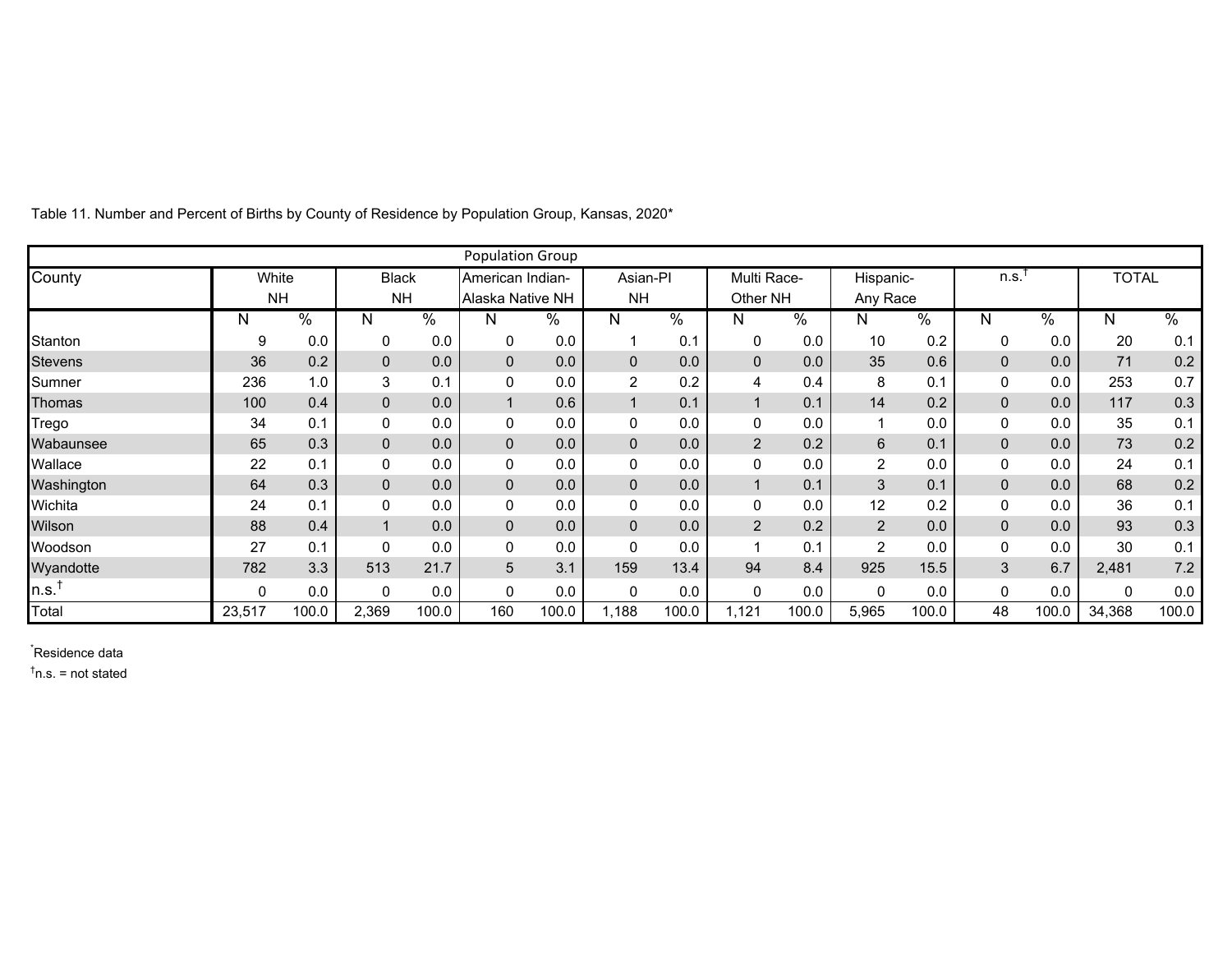Table 12. Number of Births Where Reported Medical Risk Factors by Population Group, Kansas, 2020\*

|                                       |           |                  |              |      | Population Group |                  |                |                    |          |                    |           |                    |                |      |        |                  |
|---------------------------------------|-----------|------------------|--------------|------|------------------|------------------|----------------|--------------------|----------|--------------------|-----------|--------------------|----------------|------|--------|------------------|
| Medical Risk Factors <sup>1</sup>     | White     |                  | <b>Black</b> |      | American Indian- |                  | Asian-PI       |                    |          | Multi Race-        | Hispanic- |                    | $n.s.+$        |      | Total  |                  |
|                                       | <b>NH</b> |                  | <b>NH</b>    |      | Alaska Native NH |                  | <b>NH</b>      |                    | Other NH |                    | Any Race  |                    |                |      |        |                  |
|                                       | N         | %                | N            | $\%$ | N                | %                | N              | $\sqrt{6}$         | N        | $\%$               | N         | $\%$               | N              | $\%$ | N      | $\%$             |
| <b>Pre-pregnancy Diabetes</b>         | 175       | 0.7              | 30           | 1.3  | $\overline{2}$   | 1.3              | 13             | 1.1                | 19       | 1.7                | 71        | 1.2                | 0              | 0.0  | 310    | 0.9              |
| <b>Gestational Diabetes</b>           | 1.771     | 7.5              | 195          | 8.2  | 27               | 16.9             | 220            | 18.5               | 105      | 9.4                | 665       | 11.1               | 3              | 6.3  | 2,986  | 8.7              |
| Pre-pregnancy Hypertension            | 666       | 2.8              | 91           | 3.8  |                  | 4.4              | 19             | 1.6                | 30       | 2.7                | 118       | 2.0                |                | 2.1  | 932    | 2.7              |
| Pre-eclampsia                         | 2,020     | 8.6              | 234          | 9.9  | 14               | 8.8              | 56             | 4.7                | 97       | 8.7                | 412       | 6.9                | 3              | 6.3  | 2,836  | 8.3              |
| Eclampsia                             | 87        | 0.4              | 13           | 0.5  |                  | 0.6              |                | 0.1                | 6        | 0.5                | 15        | 0.3                |                | 2.1  | 124    | 0.4              |
| <b>Previous Pre-term Birth</b>        | 611       | 2.6              | 136          | 5.7  | 3                | 1.9              | 24             | 2.0                | 32       | 2.9                | 197       | 3.3                | $\overline{c}$ | 4.2  | 1,005  | 2.9              |
| <b>Previous Poor Pregnancy</b>        |           |                  |              |      |                  |                  |                |                    |          |                    |           |                    |                |      |        |                  |
| Outcome                               | 697       | 3.0              | 85           | 3.6  | 11               | 6.9              | 21             | 1.8                | 45       | 4.0                | 168       | 2.8                | $\overline{2}$ | 4.2  | ,029   | 3.0              |
| Vaginal Bleeding                      | 187       | 0.8              | 25           | 1.1  | $\Omega$         | 0.0              | 15             | 1.3                | 8        | 0.7                | 56        | 0.9                |                | 2.1  | 292    | 0.8              |
| <b>Previous C-Section</b>             | 3,547     | 15.1             | 465          | 19.6 | 29               | 18.1             | 157            | 13.2               | 170      | 15.2               | 916       | 15.4               | 10             | 20.8 | 5,294  | 15.4             |
| <b>Infertility Treatment</b>          | 492       | 2.1              | 14           | 0.6  | 3                | 1.9              | 41             | 3.5                | 15       | 1.3                | 40        | 0.7                | 0              | 0.0  | 605    | 1.8              |
| Infections Contracted or              |           |                  |              |      |                  |                  |                |                    |          |                    |           |                    |                |      |        |                  |
| Treated During Pregnancy <sup>§</sup> | 865       | 3.7              | 189          | 8.0  |                  | 4.4              | 39             | 3.3                | 79       | 7.0                | 267       | 4.5                | 3              | 6.3  | ,449   | 4.2              |
| <b>Smoking During Pregnancy</b>       | 2,219     | 9.4              | 214          | 9.0  | 31               | 19.4             | 17             | 1.4                | 143      | 12.8               | 172       | 2.9                | $\overline{a}$ | 4.2  | 2,798  | 8.1              |
| <b>Alcohol Use During Pregnancy</b>   | 31        | 0.1              | 6            | 0.3  | $\Omega$         | 0.0              | $\overline{2}$ | 0.2                | 4        | 0.4                | 6         | 0.1                | 0              | 0.0  | 49     | 0.1              |
| <b>Total of Medical Risk Factors</b>  | 13,368    | n/a <sup>1</sup> | ,697         | n/a  | 135              | n/a <sup>1</sup> | 625            | $n/a$ <sup>1</sup> | 753      | $n/a$ <sup>1</sup> | 3,103     | $n/a$ <sup>1</sup> | 28             | n/a  | 19,709 | n/a <sup>1</sup> |
| <b>Total Births</b>                   | 23,517    |                  | 2,369        |      | 160              |                  | 1,188.0        |                    | 1,121.0  |                    | 5,965.0   |                    | 48             |      | 34,368 |                  |

\* Residence data

†More than one medical risk factor may have been reported for a birth. Therefore, actual number of births maybe lower than totals.

‡n.s. = not stated

§Infections include: Gonorrhea, Syphilis, Herpes Simplex Virus, Chlamydia, HIV, Hepatitis B & Hepatitis C

¶ n/a: Not Applicable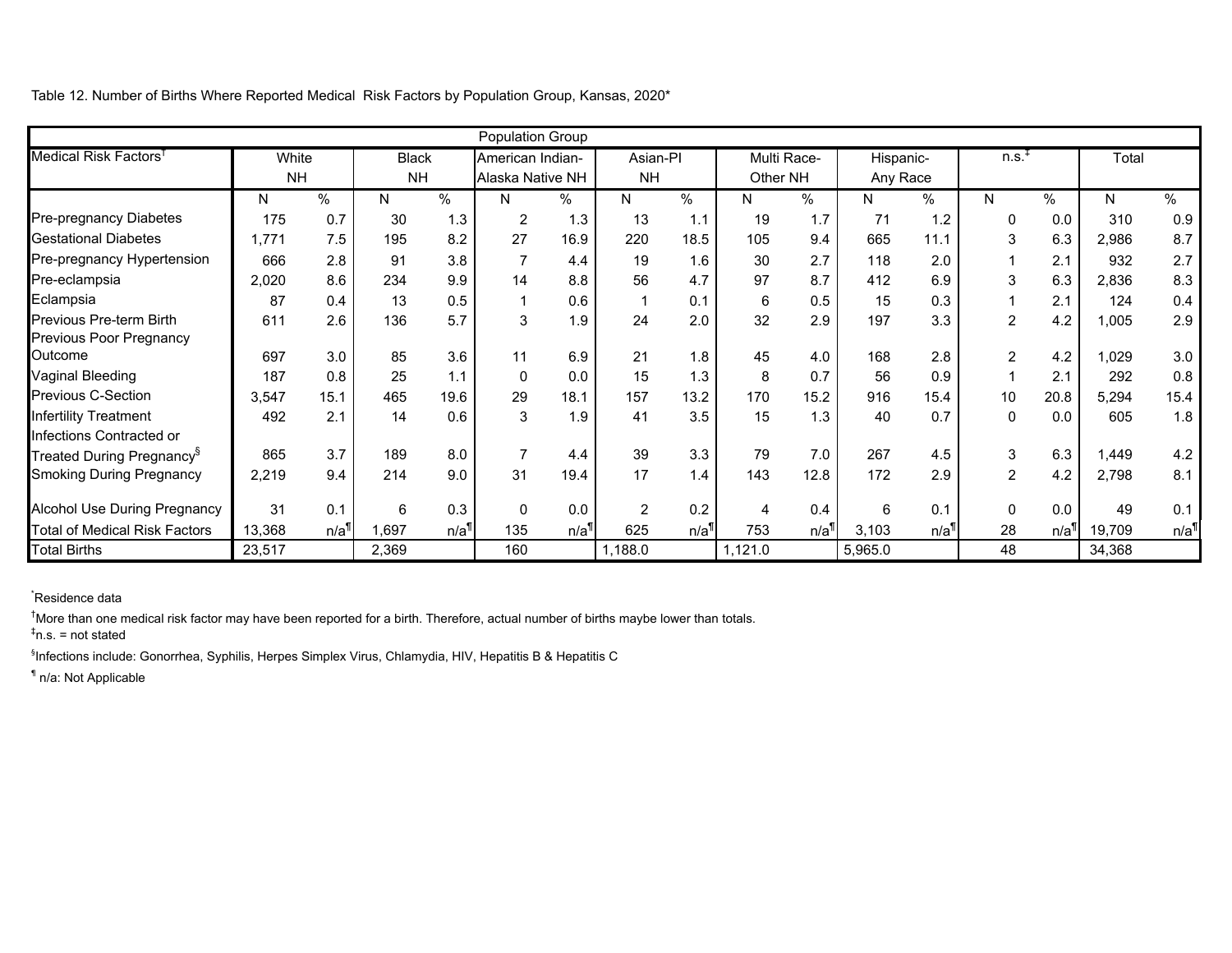Table 13. Number and Percent of Total Births with and without Poor Birth Outcomes\* by Population Group, Kansas, 2020 †

|              |                        |                   |       |              | <b>Population Group</b> |       |           |          |    |               |           |                   |      |       |        |       |
|--------------|------------------------|-------------------|-------|--------------|-------------------------|-------|-----------|----------|----|---------------|-----------|-------------------|------|-------|--------|-------|
| Poor Outcome |                        | White             |       | <b>Black</b> | American Indian         |       |           | Asian-PI |    | Multi Race-   | Hispanic- |                   | n.s. |       | Total  |       |
|              | <b>NH</b><br><b>NH</b> |                   |       |              | Alaska Native NH        |       | <b>NH</b> |          |    | Other NH      | Any Race  |                   |      |       |        |       |
|              |                        | %                 |       | %            |                         | %     |           | %        | ΙN | %             | %         |                   | IN   | %     |        | %     |
| Yes          | 3,853                  | 16.4 <sub>1</sub> | 560   | 23.6         | 29                      | 18.1  | 234       | 19.7     |    | 225<br>20.1   | ,025      | 17.2 <sub>l</sub> | 11   | 22.9  | 5,937  | 17.3  |
| No           | 19.664                 | 83.6              | ,809  | 76.4         | 131                     | 81.9  | 954       | 80.3     |    | 896<br>79.9   | 4.940     | 82.8              | 37   |       | 28.431 | 82.7  |
| Total        | 23,517                 | 100.0             | 2,369 | 100.0        | 160                     | 100.0 | ,188      | 100.0    |    | 100.0<br>.121 | 5,965     | 100.0             | 48   | 100.0 | 34,368 | 100.0 |

\*See Technical Notes for definition of poor birth outcomes

†,Residence data

‡‡n.s. = not stated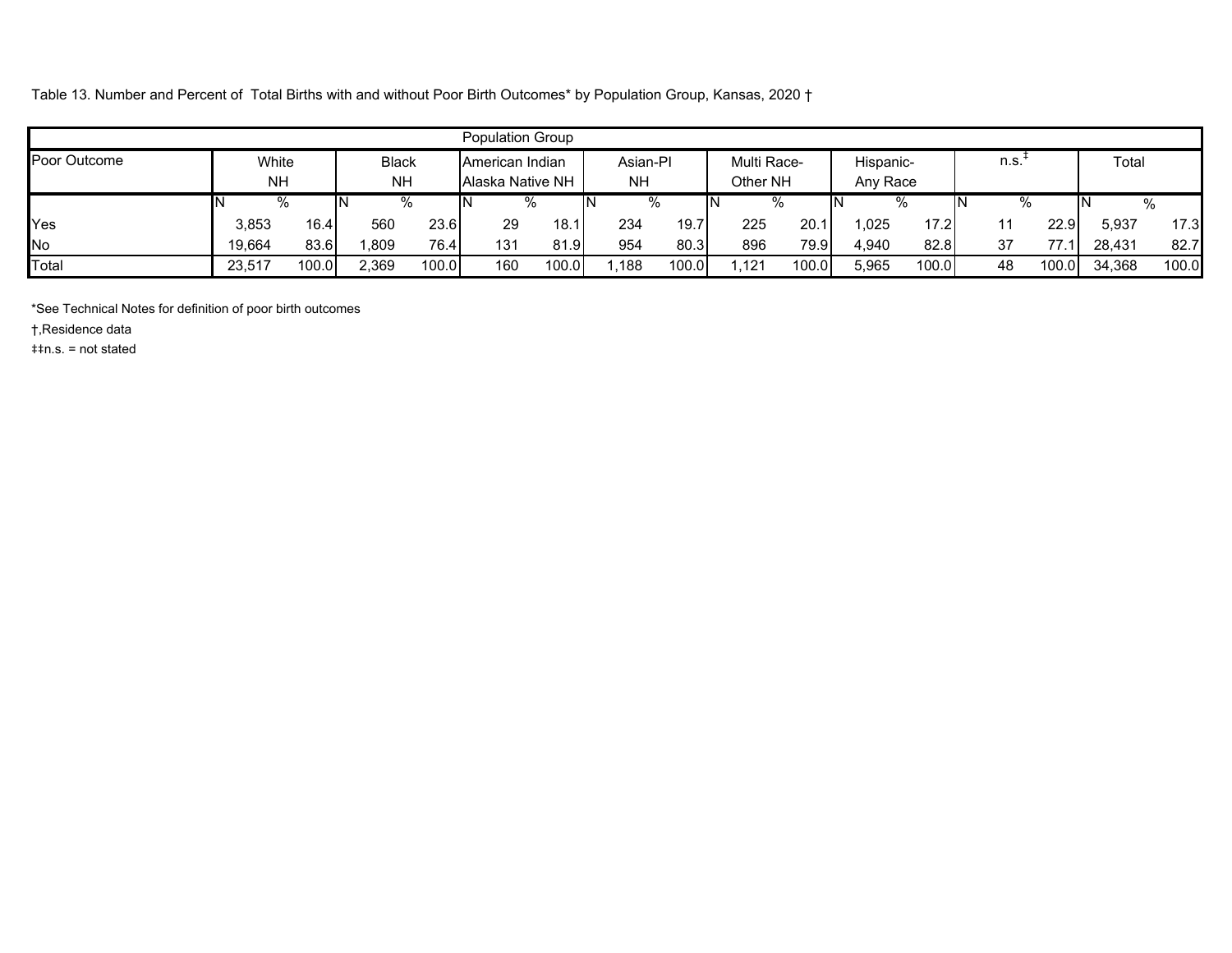Table 14. Number and Percent of Singleton Births with Poor Birth Outcomes\* at Mother's Level of Education by Population Group, Kansas, 2020<sup>†</sup>

|                            |           |       |              |       | Population Group |       |              |       |             |       |           |       |                |                  |              |       |
|----------------------------|-----------|-------|--------------|-------|------------------|-------|--------------|-------|-------------|-------|-----------|-------|----------------|------------------|--------------|-------|
| <b>Education of Mother</b> | White     |       | <b>Black</b> |       | American Indian  |       | Asian-PI     |       | Multi Race- |       | Hispanic- |       | n.s.           |                  | <b>TOTAL</b> |       |
|                            | <b>NH</b> |       | <b>NH</b>    |       | Alaska Native NH |       | <b>NH</b>    |       | Other NH    |       | Any Race  |       |                |                  |              |       |
|                            | N         | %     | N            | %     | N                | %     | N            | %     | N.          | %     | N         | %     | N              | %                | N            | $\%$  |
| 8th Grade or Less          | 30        | 0.9   | 16           | 3.4   |                  | 0.0   | 16           | 7.7   | 6.0         | 3.0   | 92        | 10.1  | 0              | 0.0 <sub>l</sub> | 160          | 3.1   |
| 9-12 Grade, No Diploma     | 238       | 7.2   | 57           | 12.2  | 4                | 14.3  |              | 3.4   | 25.0        | 12.5  | 178       | 19.5  |                | 9.1              | 510          | 9.9   |
| <b>H.S. or GED</b>         | 856       | 25.8  | 209          | 44.6  |                  | 25.0  | 27           | 13.0  | 71.0        | 35.5  | 313       | 34.3  | $\overline{2}$ | 18.2             | 1,485        | 28.9  |
| Some College, No Degree    | 690       | 20.8  | 101          | 21.5  | 6                | 21.4  | 28           | 13.5  | 48.0        | 24.0  | 172       | 18.9  |                | 9.1              | 1,046        | 20.3  |
| Associate Degree           | 350       | 10.6  | 34           | 7.2   |                  | 7.1   | 11           | 5.3   | 9.0         | 4.5   | 59        | 6.5   | 0              | 0.0 <sub>l</sub> | 465          | 9.0   |
| <b>Bachelor's Degree</b>   | 743       | 22.4  | 34           | 7.2   |                  | 25.0  | 63           | 30.4  | 26.0        | 13.0  | 64        | 7.0   |                | 9.1              | 938          | 18.2  |
| Master's Degree            | 307       | 9.3   | 12           | 2.6   | $\mathcal{P}$    | 7.1   | 40           | 19.3  | 10.0        | 5.0   | 21        | 2.3   | $\mathbf{0}$   | 0.0              | 392          | 7.6   |
| Doctorate                  | 82        | 2.5   | ົ            | 0.6   |                  | 0.0   | 15           | 7.2   | 3.0         | 1.5   | 3         | 0.3   |                | 9.1              | 107          | 2.1   |
| n.s. <sup>‡</sup>          | 19        | 0.6   | 3            | 0.6   |                  | 0.0   | $\mathbf{0}$ | 0.0   | 2.0         | 1.0   | 10        | .1    | 5              | 45.5             | 39           | 0.8   |
| Total                      | 3,315     | 100.0 | 469          | 100.0 | 28               | 100.0 | 207          | 100.0 | 200.0       | 100.0 | 912       | 100.0 | 11             | 100.0            | 5,142        | 100.0 |

\*See Technical Notes for definition of poor birth outcomes

†Residence data

‡n.s. = not stated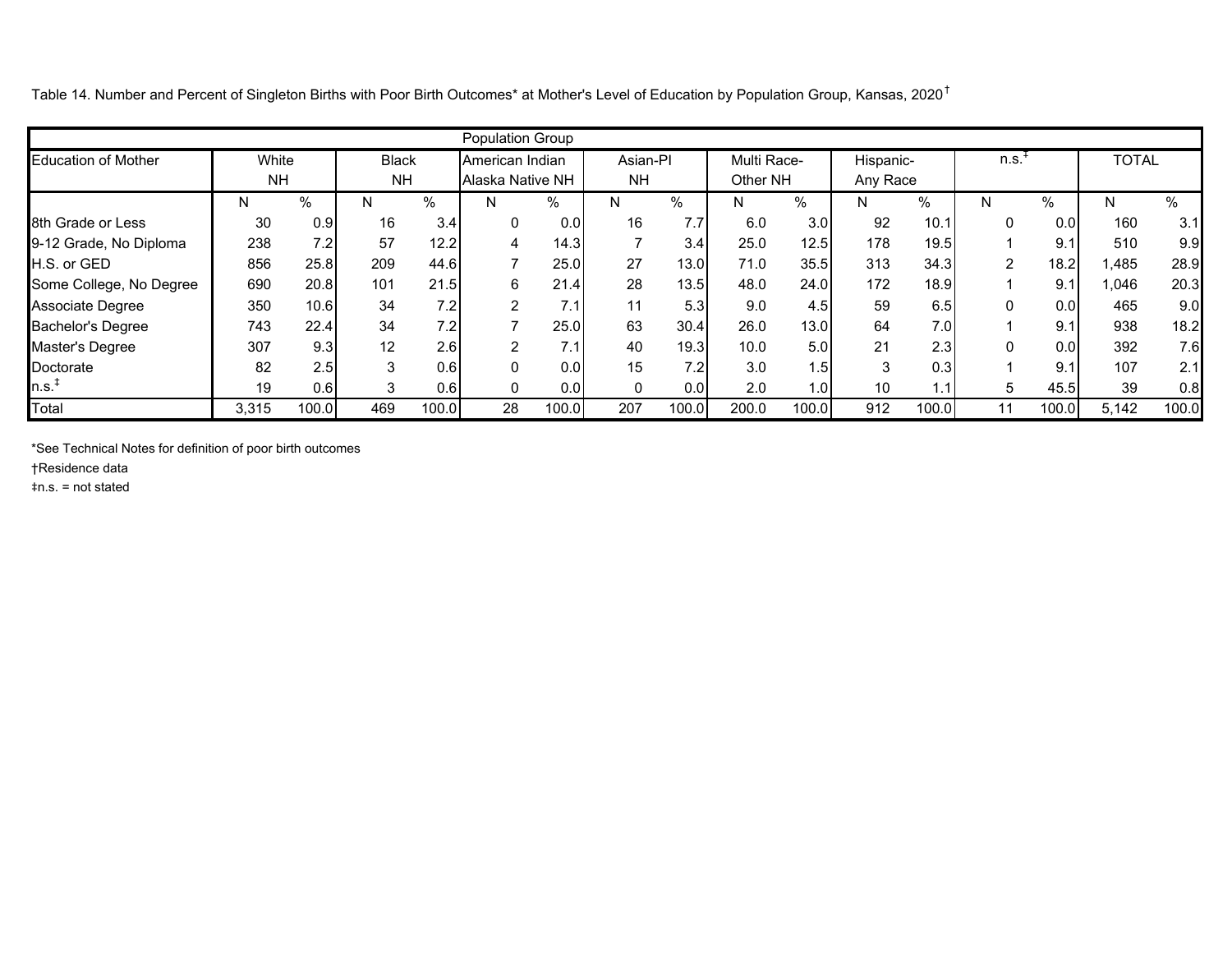Table 15. Number and Percent of Singleton Births with Poor Birth Outcomes\* by Primary Payor by Population Group, Kansas, 2020†

|                       |           |       |              |       | <b>Population Group</b> |       |                |       |             |       |           |               |          |       |       |       |
|-----------------------|-----------|-------|--------------|-------|-------------------------|-------|----------------|-------|-------------|-------|-----------|---------------|----------|-------|-------|-------|
| Payor                 | White     |       | <b>Black</b> |       | American Indian-        |       | Asian-Pl       |       | Multi Race- |       | Hispanic- |               | n.s.     |       | Total |       |
|                       | <b>NH</b> |       | <b>NH</b>    |       | Alaska Native NH        |       | <b>NH</b>      |       | Other NH    |       | Any Race  |               |          |       |       |       |
|                       | N         | %     | N            | %     | N                       | %     | N              | %     | N           | $\%$  | N         | %             | N        | $\%$  | N     | %     |
| Medicaid              | 1.101     | 33.2  | 291          | 62.0  | 15                      | 53.6  | 37             | 17.9  | 99.0        | 49.5  | 348       | 38.2          | 2        | 18.2  | 1,893 | 36.8  |
| Private/employer Ins  | 858,      | 56.0  | 110          | 23.5  | 8                       | 28.6  | 138            | 66.7  | 65.0        | 32.5  | 286       | 31.4          | 6        | 54.5  | 2,471 | 48.1  |
| Self-pay              | 105       | 3.2   | 17           | 3.6   | $\Omega$                | 0.0   | 15             | 7.2   | 15.0        | 7.5   | 189       | 20.7          |          | 9.1   | 342   | 6.7   |
| Indian Health Service |           | 0.0   | $\mathbf{0}$ | 0.0   | $\overline{2}$          | 7.1   | 0              | 0.0   | 0.0         | 0.0   |           | 0.1           | 0        | 0.0   | 4     | 0.1   |
| Tricare               | 155       | 4.7   | 35           | 7.5   | $\overline{2}$          | 7.1   | 8              | 3.9   | 10.0        | 5.0   | 39        | 4.3           | 0        | 0.0   | 249   | 4.8   |
| Other gov             | 35        | 1.1   | 5            |       | 0                       | 0.0   | $\overline{2}$ | 1.0   | 2.0         | 1.0   | 13        | $\mathbf{.4}$ |          | 9.1   | 58    | 1.1   |
| Other                 | 47        | 1.4   |              | 1.5   | $\mathbf{0}$            | 0.0   | 5              | 2.4   | 6.0         | 3.0   | 21        | 2.3           | $\Omega$ | 0.0   | 86    | 1.7   |
| n.s. <sup>1</sup>     | 13        | 0.4   | 4            | 0.9   |                         | 3.6   | $\overline{2}$ | 1.0   | 3.0         | 1.5   | 15        | 1.6           |          | 9.1   | 39    | 0.8   |
| Total                 | 3,315     | 100.0 | 469          | 100.0 | 28                      | 100.0 | 207            | 100.0 | 200.0       | 100.0 | 912       | 100.0         | 11       | 100.0 | 5,142 | 100.0 |

\*See Technical Notes for definition of poor birth outcomes

†Residence data

‡n.s. = not stated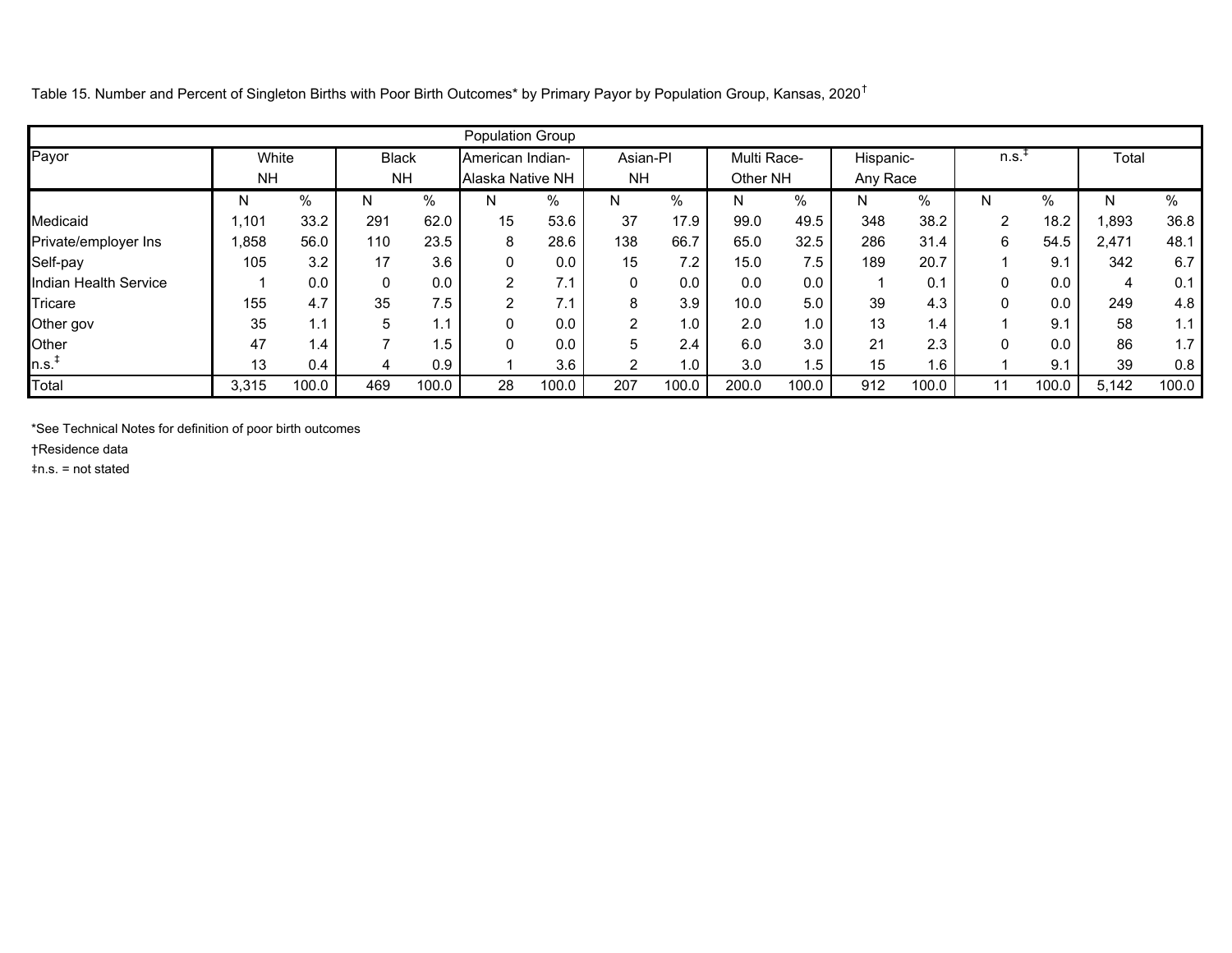Table 16. Number and Percent of Singleton Births with Poor Birth Outcomes\* by Health Preparedness Region by Population Group, Kansas, 2020†

|                                      |           |       |              |       | Population Group |       |                |       |          |             |           |               |      |       |              |       |
|--------------------------------------|-----------|-------|--------------|-------|------------------|-------|----------------|-------|----------|-------------|-----------|---------------|------|-------|--------------|-------|
| <b>Preparedness Region</b>           | White     |       | <b>Black</b> |       | American Indian- |       | Asian-PI       |       |          | Multi Race- | Hispanic- |               | n.s. |       | Total        |       |
|                                      | <b>NH</b> |       | <b>NH</b>    |       | Alaska Native NH |       | <b>NH</b>      |       | Other NH |             | Any Race  |               |      |       |              |       |
|                                      | N         | $\%$  | N            | %     | N                | %     | N              | $\%$  | N        | %           | N         | $\frac{0}{0}$ | N    | $\%$  | N            | $\%$  |
| <b>Central Kansas Region</b>         | 172       | 5.2   | $\Omega$     | 0.0   | $\overline{2}$   | 7.1   | 4              | 1.9   | 10       | 5.0         | 34        | 3.7           |      | 9.1   | 223          | 4.3   |
| <b>East Central Coalition</b>        | 105       | 3.2   | 3            | 0.6   | 0                | 0.0   | $\overline{2}$ | 1.0   | 4        | 2.0         | 15        | 1.6           |      | 0.0   | 129          | 2.5   |
| <b>KC Mmetro Region</b>              | 981       | 29.6  | 191          | 40.7  | 6                | 21.4  | 112            | 54.1  | 69       | 34.5        | 289       | 31.7          | 5    | 45.5  | 1,653        | 32.1  |
| <b>KS South-Central Metro Region</b> | 931       | 28.1  | 174          | 37.1  |                  | 25.0  | 56             | 27.1  | 51       | 25.5        | 234       | 25.7          |      | 9.1   | 1,454        | 28.3  |
| Lower 8 of SE Kansas                 | 177       | 5.3   | 9            | 1.9   |                  | 14.3  | 6              | 2.9   | 14       | 7.0         | 18        | 2.0           |      | 9.1   | 229          | 4.5   |
| <b>North Central Kansas</b>          | 109       | 3.3   |              | 0.2   |                  | 3.6   | $\Omega$       | 0.0   |          | 0.5         | 10        | 1.1           |      | 0.0   | 122          | 2.4   |
| <b>Northwest Bioterror</b>           | 122       | 3.7   | $\Omega$     | 0.0   |                  | 0.0   | 0              | 0.0   | 2        | 1.0         | 8         | 0.9           |      | 0.0   | 132          | 2.6   |
| <b>Northeast Corner</b>              | 284       | 8.6   | 39           | 8.3   | 6                | 21.4  | $\overline{7}$ | 3.4   | 26       | 13.0        | 50        | 5.5           | 3    | 27.3  | 415          | 8.1   |
| South Central Coalition              | 37        | 1.1   | $\Omega$     | 0.0   | 0                | 0.0   | 0              | 0.0   |          | 0.5         |           | 0.4           |      | 0.0   | 42           | 0.8   |
| South East Kansas Multi-County       | 57        | 1.7   | 0            | 0.0   | 0                | 0.0   | $\Omega$       | 0.0   | 0        | 0.0         | 2         | 0.2           |      | 0.0   | 59           | 1.1   |
| Southwest Kansas Health Initiative   | 22        | 0.7   |              | 0.9   |                  | 0.0   | $\overline{2}$ | 1.0   | 0        | 0.0         | 63        | 6.9           |      | 0.0   | 91           | 1.8   |
| Southwest Surrveillance              | 37        | 1.1   |              | 0.2   | $\Omega$         | 0.0   |                | 0.5   | 0        | 0.0         | 60        | 6.6           |      | 0.0   | 99           | 1.9   |
| <b>West Central Public Health</b>    | 35        | 1.1   | $\Omega$     | 0.0   | $\Omega$         | 0.0   | 0              | 0.0   | 0        | 0.0         | 2         | 0.2           |      | 0.0   | 37           | 0.7   |
| <b>Western Pyramid</b>               | 60        | 1.8   | 6            | 1.3   | 0                | 0.0   | 3              | 1.4   | 3        | 1.5         | 72        | 7.9           |      | 0.0   | 144          | 2.8   |
| <b>Wildcat Region</b>                | 186       | 5.6   | 41           | 8.7   | $\overline{2}$   | 7.1   | 14             | 6.8   | 19       | 9.5         | 51        | 5.6           |      | 0.0   | 313          | 6.1   |
| n.s. <sup>‡</sup>                    | $\Omega$  | 0.0   | $\Omega$     | 0.0   | 0                | 0.0   | 0              | 0.0   | 0        | 0.0         | 0         | 0.0           | 0    | 0.0   | $\mathbf{0}$ | 0.0   |
| Total                                | 3,315     | 100.0 | 469          | 100.0 | 28               | 100.0 | 207.0          | 100.0 | 200      | 100.0       | 912       | 100.0         | 11   | 100.0 | 5,142        | 100.0 |

\*See Technical Notes for definition of poor birth outcomes

†Residence data

 $\overline{a}$ n.s. = not stated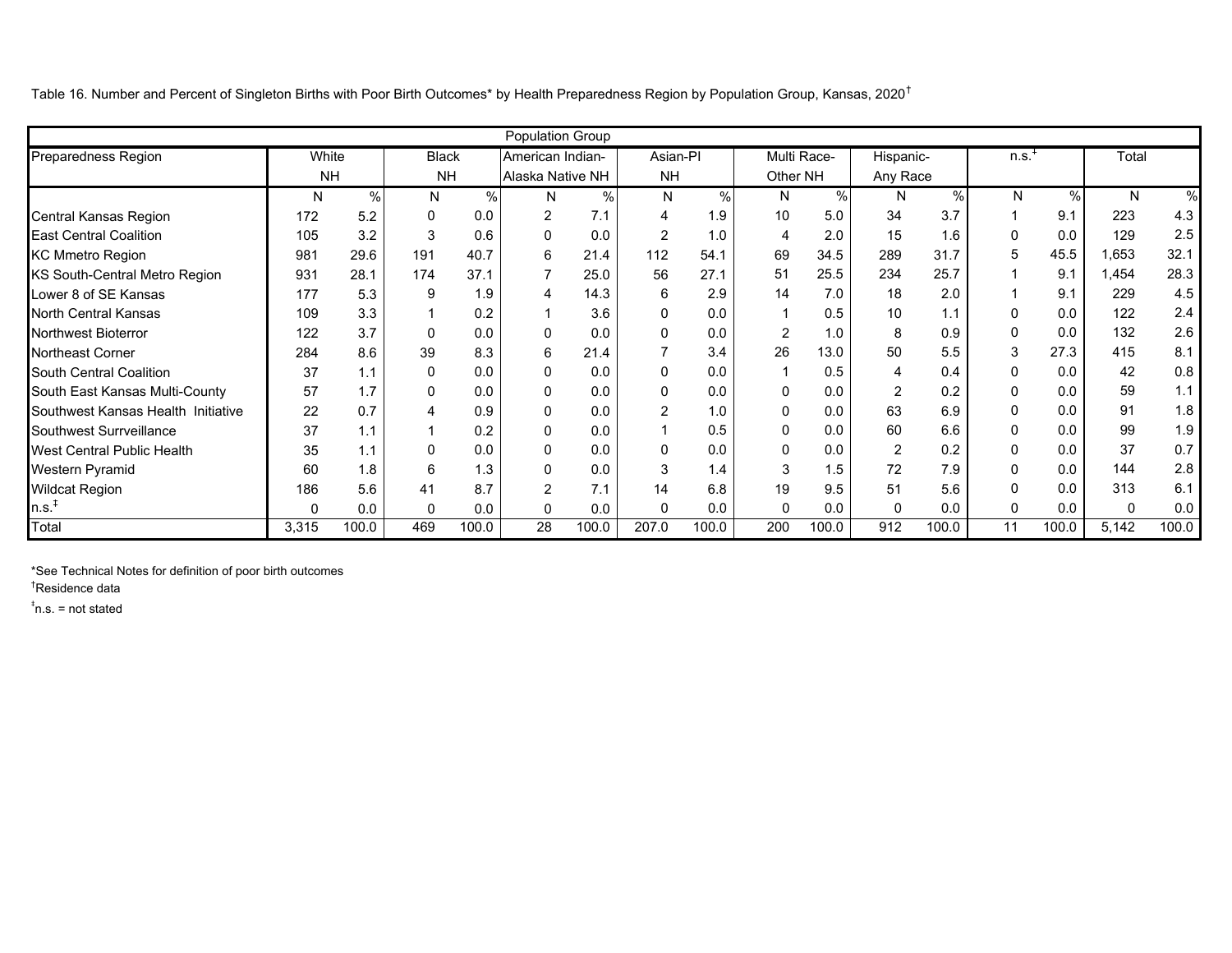Table 17. Number and Percent of Singleton Births with Poor Birth Outcomes\* by Mother's Marital Status by Population Group, Kansas, 2020†

|                    |                    |       |                           |       | <b>Population Group</b>              |       |                       |       |                         |       |                       |       |      |       |       |       |
|--------------------|--------------------|-------|---------------------------|-------|--------------------------------------|-------|-----------------------|-------|-------------------------|-------|-----------------------|-------|------|-------|-------|-------|
| <b>Status</b>      | White<br><b>NH</b> |       | <b>Black</b><br><b>NH</b> |       | American Indian-<br>Alaska Native NH |       | Asian-PI<br><b>NH</b> |       | Multi Race-<br>Other NH |       | Hispanic-<br>Any Race |       | n.s. |       | Total |       |
|                    |                    |       |                           |       |                                      |       |                       |       |                         |       |                       |       |      |       |       |       |
|                    |                    | %     | N                         | %     | N                                    | %     | N                     | %     | N                       | %     | Ν                     |       | N    | %     |       | %     |
| Married            | 2,113              | 63.7  | 130                       | 27.7  | 11                                   | 39.3  | 180                   | 87.0  | 86                      | 43.0  | 394                   | 43.2  | 6    | 54.5  | 2,920 | 56.8  |
| <b>Not Married</b> | ,202               | 36.3  | 339                       | 72.3  | 17                                   | 60.7  | 27                    | 13.0  | 114                     | 57.0  | 517                   | 56.7  | 4    | 36.4  | 2,220 | 43.2  |
| $n.s.+$            |                    | 0.0   | 0                         | 0.0   | 0                                    | 0.0   | 0                     | 0.0   |                         | 0.0   |                       | 1.0   |      | 9.1   | ົ     | 0.0   |
| Total              | 3.315              | 100.0 | 469                       | 100.0 | 28                                   | 100.0 | 207                   | 100.0 | 200                     | 100.0 | 912                   | 100.0 |      | 100.0 | 5,142 | 100.0 |

\*See Technical Notes for definition of poor birth outcomes

†Residence data

 $\text{*}$ n.s. = not stated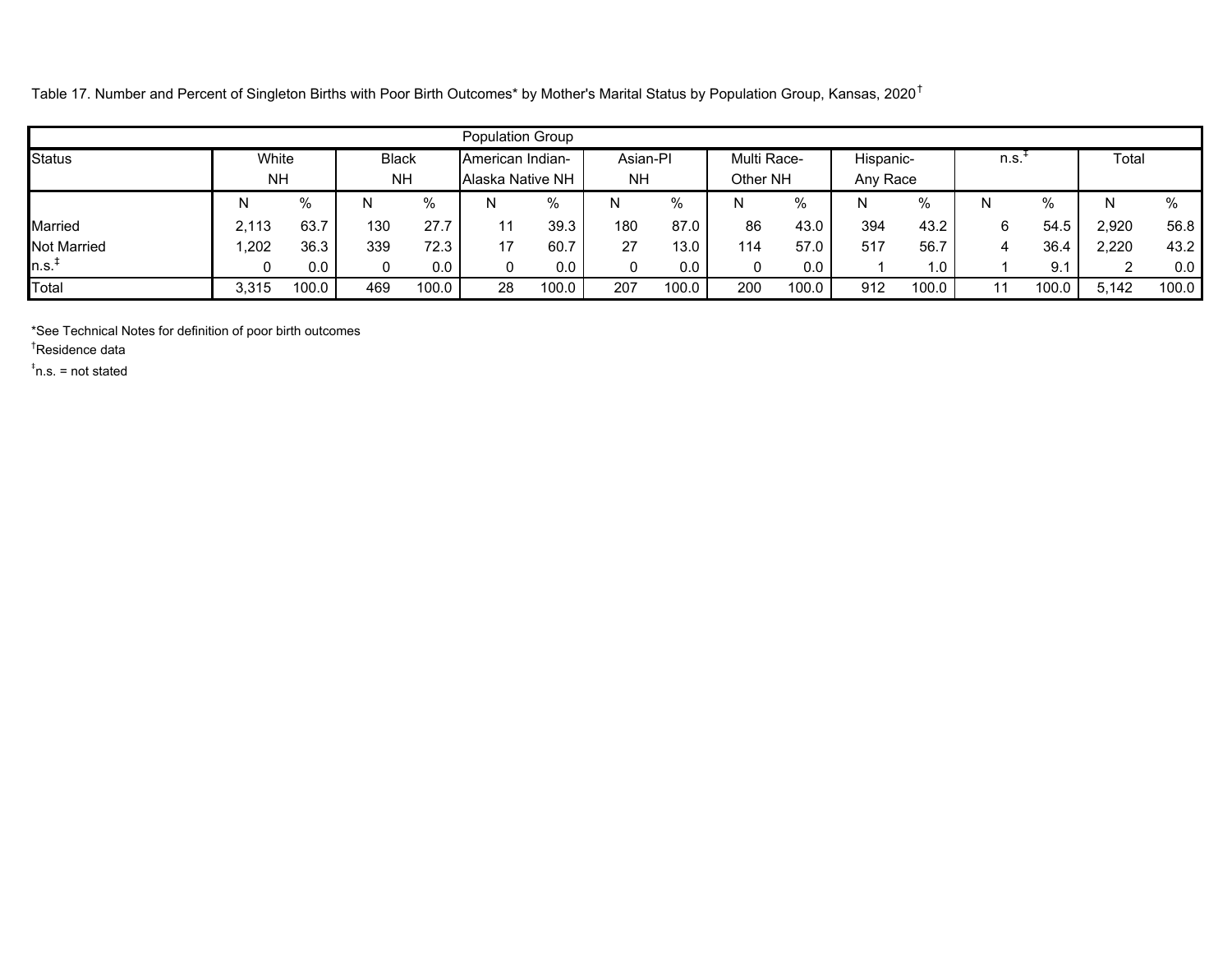Table 18. Number and Percent of Singleton Births with Poor Birth Outcomes\* by Adequacy of Prenatal Care by Population Group, Kansas, 2020<sup>†</sup>

|                                                |       |           |     |              | <b>Population Group</b> |       |     |           |       |             |           |       |          |       |       |       |
|------------------------------------------------|-------|-----------|-----|--------------|-------------------------|-------|-----|-----------|-------|-------------|-----------|-------|----------|-------|-------|-------|
| <b>Level of Prenatal Care</b>                  |       | White     |     | <b>Black</b> | American Indian-        |       |     | Asian PI  |       | Multi Race- | Hispanic- |       | $n.s.^*$ |       | Total |       |
|                                                |       | <b>NH</b> |     | <b>NH</b>    | Alaska Native NH        |       |     | <b>NH</b> |       | Other NH    | Any Race  |       |          |       |       |       |
|                                                |       | %         | N   | %            | N                       | %     | N   | %         | N     | $\%$        | N         | %     | N        | %     | N     | %     |
| Adequate Plus                                  | ,343  | 40.5      | 164 | 35.0         | 8.0                     | 28.6  | 94  | 45.4      | 63.0  | 31.5        | 323       | 35.4  | 4        | 36.4  | ,999  | 38.9  |
| Adequate                                       | ,381  | 41.7      | 162 | 34.5         | 12.0                    | 42.9  | 80  | 38.6      | 85.0  | 42.5        | 320       | 35.1  | 4        | 36.4  | 2,044 | 39.8  |
| Intermediate                                   | 195   | 5.9       | 40  | 8.5          | 3.0                     | 10.7  | 9   | 4.3       | 11.0  | 5.5         | 73        | 8.0   | 0        | 0.0   | 331   | 6.4   |
| Inadequate                                     | 342   | 10.3      | 96  | 20.5         | 4.0                     | 14.3  | 19  | 9.2       | 37.0  | 18.5        | 163       | 17.9  | 3        | 27.3  | 664   | 12.9  |
| $\mathsf{n.s.}^\mathsf{\scriptscriptstyle{T}}$ | 54    | 1.6       |     | . .5         | 1.0                     | 3.6   | 5   | 2.4       | 4.0   | 2.0         | 33        | 3.6   | 0        | 0.0   | 104   | 2.0   |
| Total                                          | 3,315 | 100.0     | 469 | 100.0        | 28.0                    | 100.0 | 207 | 100.0     | 200.0 | 100.0       | 912       | 100.0 | 11       | 100.0 | 5,142 | 100.0 |

\*See Technical Notes for definition of poor birth outcomes

†Residence data

 $\overline{a}$ n.s. = not stated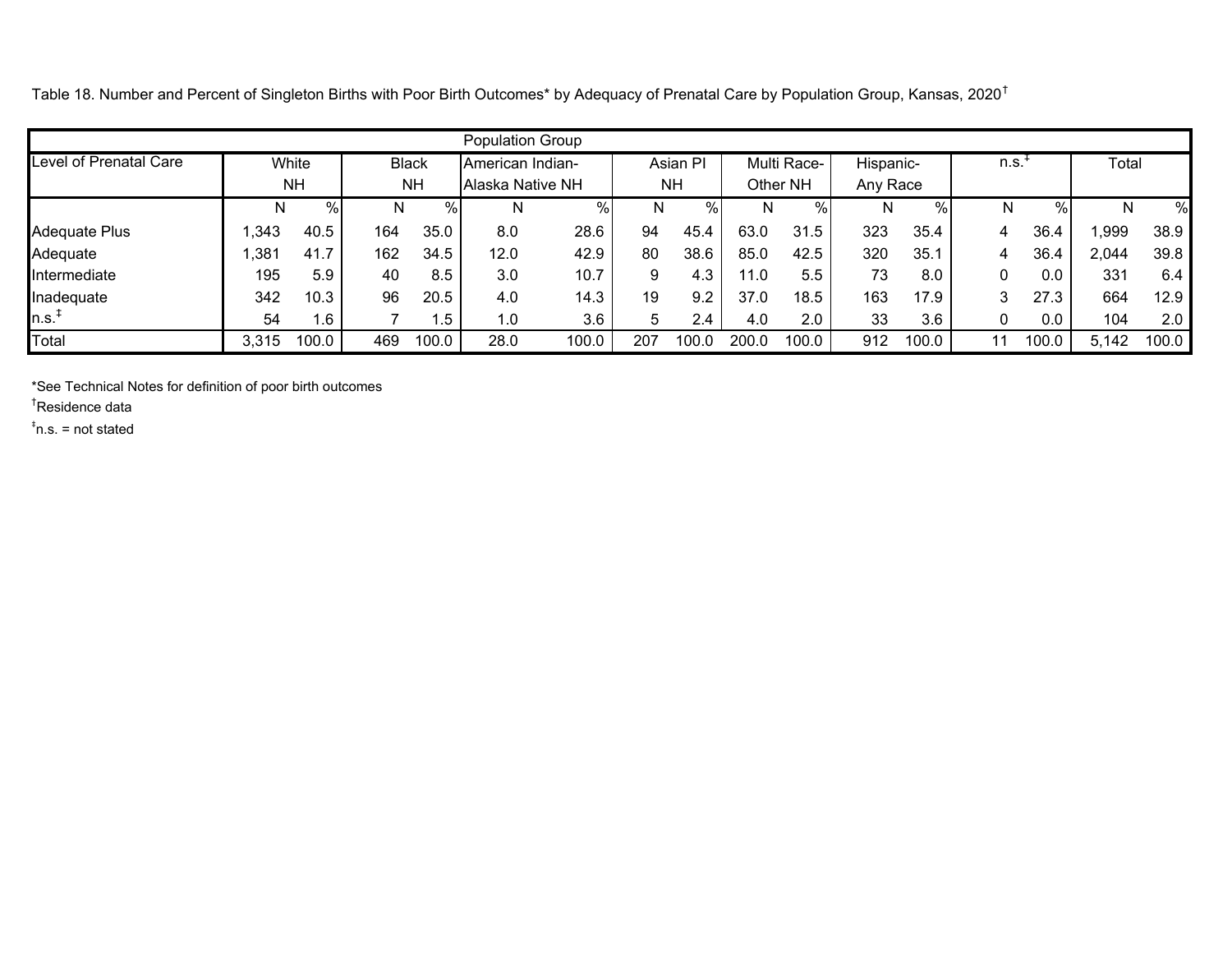Table 19. Number and Percent of Singleton Births with Poor Birth Outcomes\* by WIC Participation by Population Group, Kansas, 2020†

|         |           |       |              |                  | <b>Population Group</b> |           |          |          |             |          |           |       |      |       |              |       |
|---------|-----------|-------|--------------|------------------|-------------------------|-----------|----------|----------|-------------|----------|-----------|-------|------|-------|--------------|-------|
| WIC Use | White     |       | <b>Black</b> |                  | <b>American Indian-</b> |           | Asian-PI |          | Multi Race- |          | Hispanic- |       | n.s. |       | Total        |       |
|         | <b>NH</b> |       | <b>NH</b>    | Alaska Native NH |                         | <b>NH</b> |          | Other NH |             | Any Race |           |       |      |       |              |       |
|         | N         | %     | N            | %                | N                       | %         | N        | $\%$     | N           | %        |           | %     | N    |       |              | $\%$  |
| Yes     | 781       | 23.6  | 210          | 44.8             | 13                      | 46.4      | 33       | 15.9     | 72          | 36.0     | 383       | 42.0  | 0    | 0.0   | <b>1.492</b> | 29.0  |
| No      | 2.518     | 76.0  | 259          | 55.2             | 15                      | 53.6      | 174      | 84.      | 127         | 63.5     | 526       | 57.7  | 11   | 100.0 | 3.630        | 70.6  |
| $n.s.+$ | 16        | 0.5   | 0            | 0.0              |                         | 0.0       | 0        | 0.0      |             | 0.5      | 3         | 0.3   | 0    | 0.0   | 20           | 0.4   |
| Total   | 3,315     | 100.0 | 469          | 100.0            | 28                      | 100.0     | 207      | 100.0    | 200         | 100.0    | 912       | 100.0 | 11   | 100.0 | 5,142        | 100.0 |

\*See Technical Notes for definition of poor birth outcomes

†Residence data

‡n.s. = not stated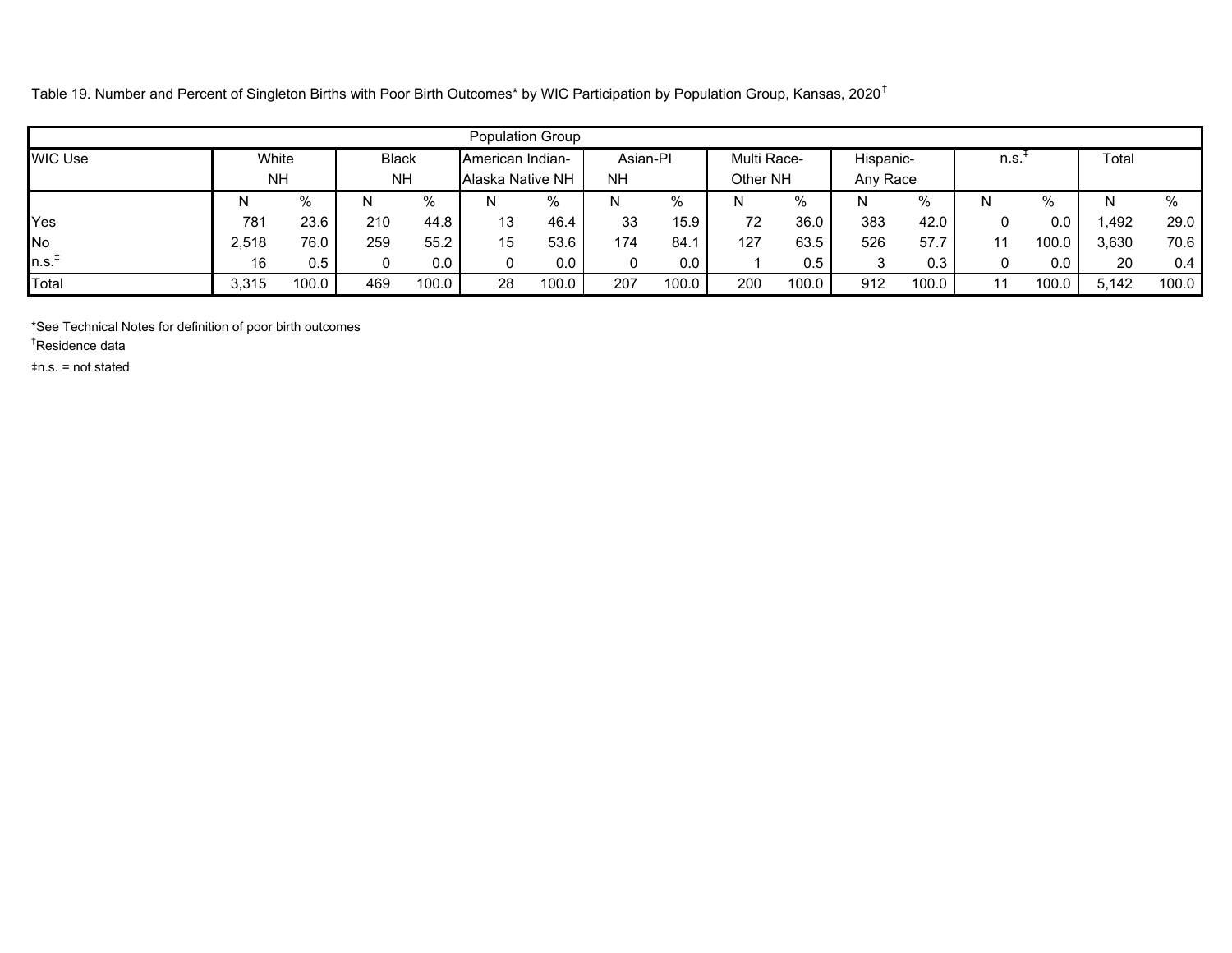Table 20. Number and Percent of Singleton Births with Poor Birth Outcomes\* by Mother's Age by Population Group, Kansas, 2020†

|                            |                    |       |                           |       | <b>Population Group</b>              |       |                       |       |                         |       |                       |       |                     |       |       |       |
|----------------------------|--------------------|-------|---------------------------|-------|--------------------------------------|-------|-----------------------|-------|-------------------------|-------|-----------------------|-------|---------------------|-------|-------|-------|
| Years                      | White<br><b>NH</b> |       | <b>Black</b><br><b>NH</b> |       | American Indian-<br>Alaska Native-NH |       | Asian-Pl<br><b>NH</b> |       | Multi Race-<br>Other NH |       | Hispanic-<br>Any Race |       | $n.s.$ <sup>4</sup> |       | Total |       |
|                            | N.                 | %     | N                         | %     | N                                    | %     | N                     | $\%$  | N                       | %     | N                     | $\%$  | N                   | $\%$  | N     | $\%$  |
| $10 - 14$                  | 0                  | 0.0   |                           | 0.2   | $\mathbf 0$                          | 0.0   | 0                     | 0.0   | 0                       | 0.0   |                       | 0.1   | 0                   | 0.0   | 2     | 0.0   |
| $15 - 17$                  | 37                 | 1.1   | 3                         | 0.6   | $\mathbf 0$                          | 0.0   | 0                     | 0.0   | 0                       | 0.0   | 28                    | 3.1   | 0                   | 0.0   | 68    | 1.3   |
| 18-19                      | 121                | 3.7   | 27                        | 5.8   | $\mathbf 0$                          | 0.0   | $\mathbf 0$           | 0.0   | 19                      | 9.7   | 59                    | 6.5   |                     | 9.1   | 227   | 4.4   |
| 20-24                      | 674                | 20.3  | 127                       | 27.1  | 9                                    | 32.1  | 27                    | 13.1  | 72                      | 36.7  | 261                   | 28.6  | 0                   | 0.0   | 1,170 | 22.8  |
| 25-29                      | 1,028              | 31.0  | 124                       | 26.4  | 6                                    | 21.4  | 52                    | 25.2  | 49                      | 25.0  | 246                   | 27.0  | $\overline{2}$      | 18.2  | 1,507 | 29.3  |
| 30-34                      | 925                | 27.9  | 125                       | 26.7  | 10                                   | 35.7  | 75                    | 36.4  | 36                      | 18.4  | 167                   | 18.3  | 6                   | 54.5  | 1,344 | 26.2  |
| 35-39                      | 452                | 13.6  | 49                        | 10.4  | 3                                    | 10.7  | 41                    | 19.9  | 16                      | 8.2   | 120                   | 13.2  | 2                   | 18.2  | 683   | 13.3  |
| 40-44                      | 72                 | 2.2   | 11                        | 2.3   | $\mathbf 0$                          | 0.0   | 10                    | 4.9   | 3                       | 1.5   | 28                    | 3.1   | 0                   | 0.0   | 124   | 2.4   |
| 45 and above               | 5                  | 0.2   | $\overline{2}$            | 0.4   | $\mathbf 0$                          | 0.0   |                       | 0.5   |                         | 0.5   | $\overline{2}$        | 0.2   | 0                   | 0.0   | 11    | 0.2   |
| າ. $\mathrm{s}$ . $^\ddag$ |                    | 0.0   |                           |       | $\mathbf 0$                          |       | 0                     | 0.0   | 0                       | 0.0   | 0                     | 0.0   | $\mathbf 0$         | 0.0   |       | 0.0   |
| Total                      | 3,315              | 100.0 | 469                       | 100.0 | 28                                   | 100.0 | 206                   | 100.0 | 196                     | 100.0 | 912                   | 100.0 | 11                  | 100.0 | 5,137 | 100.0 |

\*See Technical Notes for definition of poor birth outcomes

†Residence data

 $\text{*}$ n.s. = not stated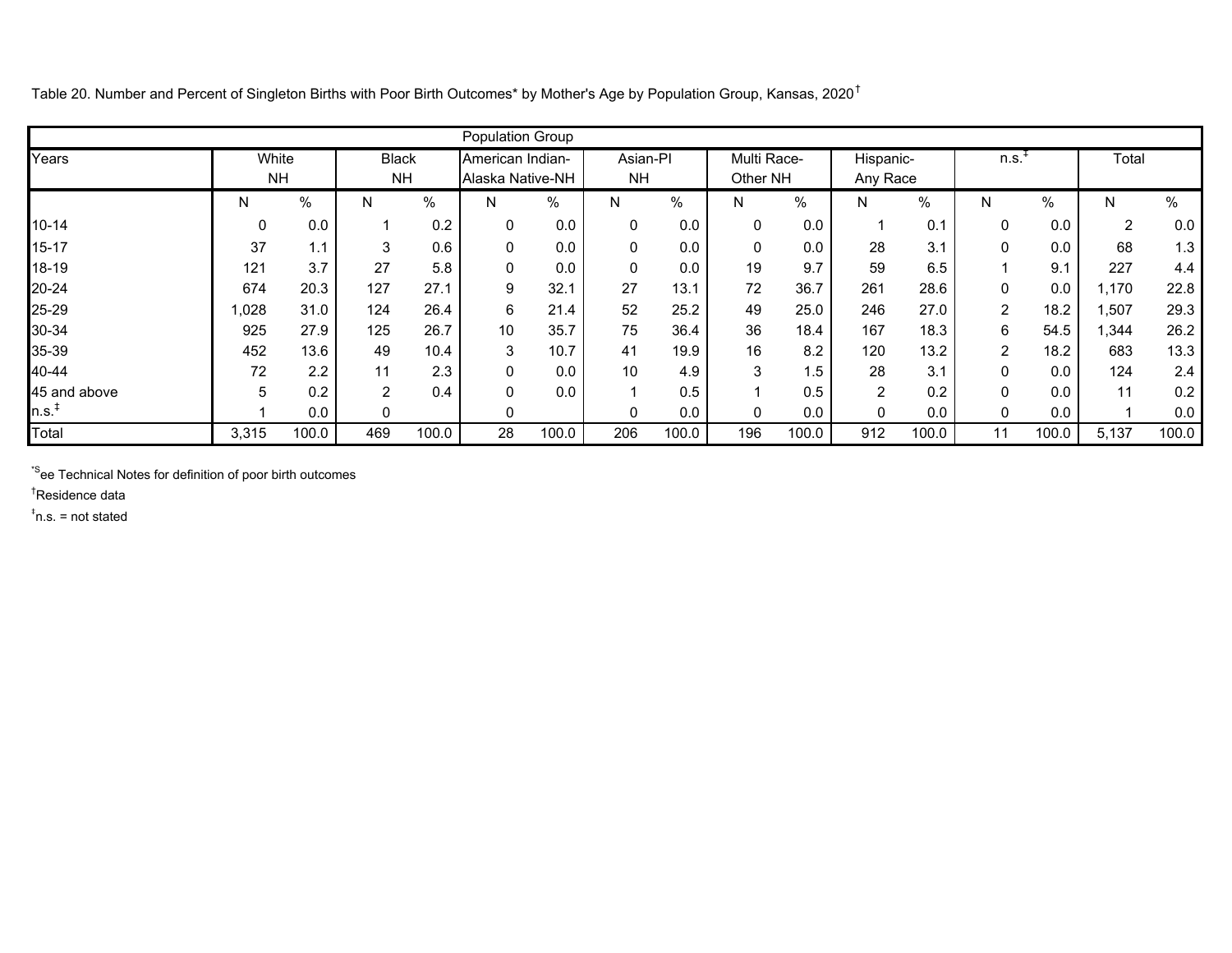|                              |       |           |              |       | <b>Population Group</b> |       |                |       |                          |       |                |       |                |       |                |       |
|------------------------------|-------|-----------|--------------|-------|-------------------------|-------|----------------|-------|--------------------------|-------|----------------|-------|----------------|-------|----------------|-------|
| <b>Birth Weight in Grams</b> | White |           | <b>Black</b> |       | American Indian-        |       | Asian-PI       |       | Multi Race-              |       | Hispanic-      |       | $n.s.+$        |       | Total          |       |
|                              |       | <b>NH</b> | <b>NH</b>    |       | Alaska Native NH        |       | <b>NH</b>      |       | Other NH                 |       | Any Race       |       |                |       |                |       |
|                              | N     | %         | N.           | $\%$  | N                       | %     | N.             | $\%$  | N                        | %     | N.             | %     | N              | %     | N              | %     |
| Under 500                    | 24    | 0.7       |              | 1.5   | 0                       | 0.0   | $\overline{2}$ | 1.0   | 1                        | 0.5   | 10             | 1.1   |                | 9.1   | 45             | 0.9   |
| 500-999                      | 69    | 2.1       | 24           | 5.1   | $\overline{2}$          | 7.1   |                | 3.4   | 2                        | 1.0   | 22             | 2.4   |                | 9.1   | 127            | 2.5   |
| 1000-1499                    | 101   | 3.0       | 18           | 3.8   | $\Omega$                | 0.0   | 8              | 3.9   | 3                        | 1.5   | 29             | 3.2   | $\overline{2}$ | 18.2  | 161            | 3.1   |
| 1500-1999                    | 199   | 6.0       | 46           | 9.8   |                         | 3.6   | 19             | 9.2   | 17                       | 8.5   | 58             | 6.4   |                | 9.1   | 341            | 6.6   |
| 2000-2499                    | 727   | 21.9      | 171          | 36.5  |                         | 25.0  | 57             | 27.5  | 62                       | 31.0  | 222            | 24.3  | 3              | 27.3  | 1,249          | 24.3  |
| 2500-2999                    | 834   | 25.2      | 91           | 19.4  | 3                       | 10.7  | 57             | 27.5  | 40                       | 20.0  | 233            | 25.5  | $\overline{c}$ | 18.2  | 1,260          | 24.5  |
| 3000-3499                    | 724   | 21.8      | 65           | 13.9  | 7                       | 25.0  | 34             | 16.4  | 42                       | 21.0  | 197            | 21.6  | 0              | 0.0   | 069            | 20.8  |
| 3500-3999                    | 453   | 13.7      | 33           | 7.0   | 6                       | 21.4  | 17             | 8.2   | 21                       | 10.5  | 90             | 9.9   |                | 9.1   | 621            | 12.1  |
| 4000-4499                    | 143   | 4.3       | 13           | 2.8   | $\overline{2}$          | 7.1   | 4              | 1.9   | 9                        | 4.5   | 41             | 4.5   | 0              | 0.0   | 212            | 4.1   |
| 4500-4999                    | 33    | 1.0       |              | 0.2   |                         | 0.0   | 2              | 1.0   | $\overline{c}$           | 1.0   | $\overline{ }$ | 0.8   | 0              | 0.0   | 45             | 0.9   |
| 5000 and over                |       | 0.2       | $\Omega$     | 0.0   | $\Omega$                | 0.0   | $\mathbf 0$    | 0.0   | $\mathbf{0}$             | 0.0   | 3              | 0.3   | 0              | 0.0   | 10             | 0.2   |
| $\ln.s.^{\ddagger}$          |       | 0.0       | $\Omega$     | 0.0   | $\Omega$                | 0.0   | $\mathbf 0$    | 0.0   | $\overline{\phantom{a}}$ | 0.5   | 0              | 0.0   | 0              | 0.0   | $\overline{2}$ | 0.0   |
| All                          | 3,315 | 100.0     | 469          | 100.0 | 28.0                    | 100.0 | 207            | 100.0 | 200                      | 100.0 | 912.0          | 100.0 | 11             | 100.0 | 5,142          | 100.0 |

Table 21. Number and Percent of Singleton Births with Poor Birth Outcomes\* by Infant's Birth Weigt in Grams by Population Group, Kansas,2020<sup>†</sup>

\*See Technical Notes for definition of poor birth outcomes

†Residence data

‡n.s. = not stated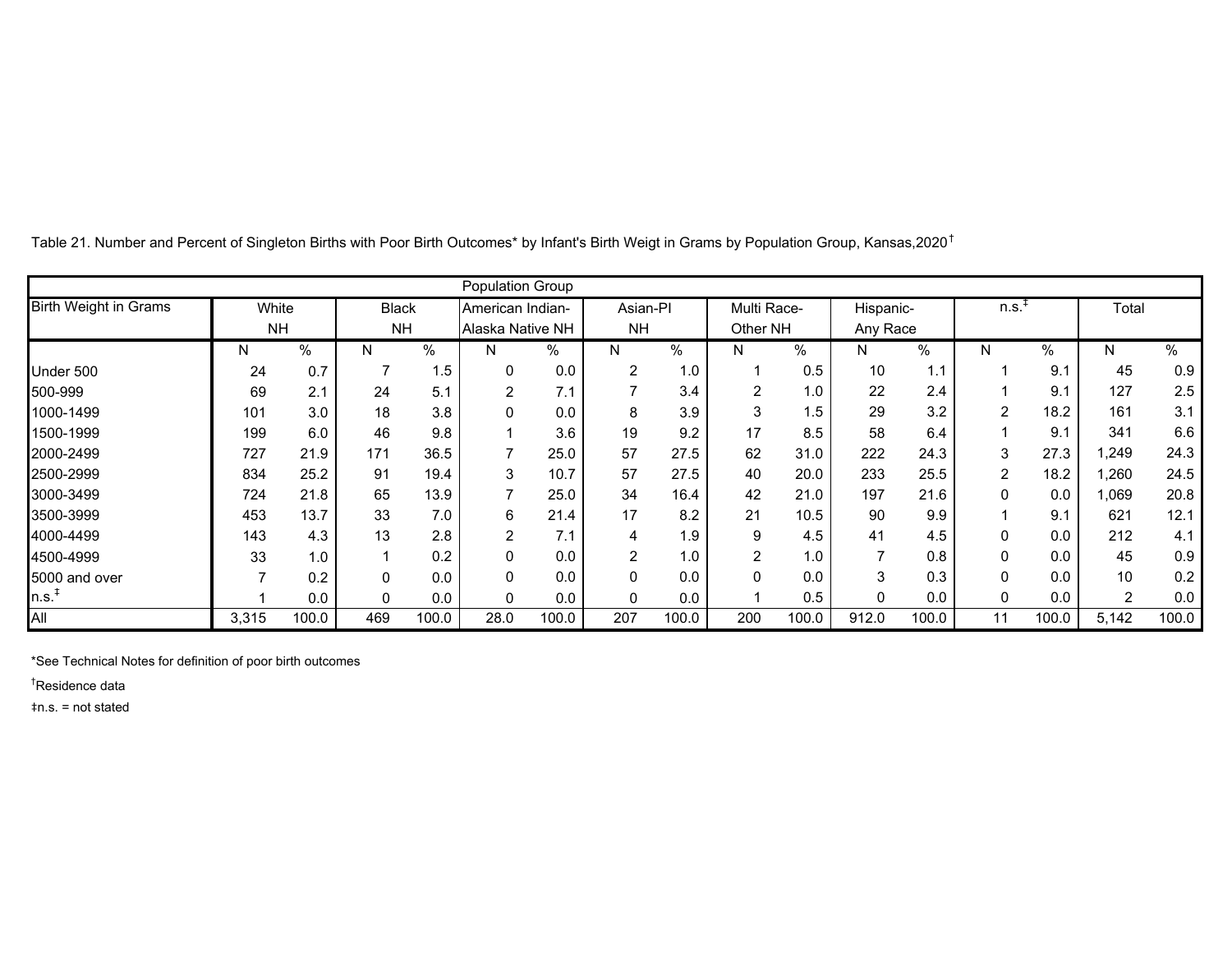| <b>Population Group</b> |                    |       |                           |       |                                      |       |                 |       |                         |       |                       |       |          |       |       |       |
|-------------------------|--------------------|-------|---------------------------|-------|--------------------------------------|-------|-----------------|-------|-------------------------|-------|-----------------------|-------|----------|-------|-------|-------|
| <b>Weeks Gestation</b>  | White<br><b>NH</b> |       | <b>Black</b><br><b>NH</b> |       | American Indian-<br>Alaska Native NH |       | Asian-Pl<br>NH. |       | Multi Race-<br>Other NH |       | Hispanic-<br>Any Race |       | $n.s.+$  |       | Total |       |
|                         |                    |       |                           |       |                                      |       |                 |       |                         |       |                       |       |          |       |       |       |
|                         | N.                 | %     | N                         | $\%$  | N                                    | %     | N               | $\%$  | N                       | %     | N                     | %     | N        | %     | N     | %     |
| Under 20                | 5                  | 0.2   | 4                         | 0.9   | 0.00                                 | 0.0   | 0               | 0.0   |                         | 0.5   | 3                     | 0.3   |          | 9.1   | 14    | 0.3   |
| 20-22                   | 15                 | 0.5   | 3                         | 0.6   | 0.00                                 | 0.0   | 2               | 1.0   | 0                       | 0.0   | $\overline{c}$        | 0.2   |          | 9.1   | 23    | 0.4   |
| 23-27                   | 72                 | 2.2   | 25                        | 5.3   | 1.00                                 | 3.6   | $\overline{7}$  | 3.4   | $\overline{2}$          | 1.0   | 31                    | 3.4   | 0        | 0.0   | 138   | 2.7   |
| 28-31                   | 134                | 4.0   | 18                        | 3.8   | 1.00                                 | 3.6   | 6               | 2.9   | 4                       | 2.0   | 29                    | 3.2   | $\Omega$ | 0.0   | 192   | 3.7   |
| 32-35                   | 739                | 22.3  | 101                       | 21.5  | 0.00                                 | 0.0   | 42              | 20.3  | 49                      | 24.5  | 224                   | 24.6  | 3        | 27.3  | .158  | 22.5  |
| 36                      | 796                | 24.0  | 90                        | 19.2  | 8.00                                 | 28.6  | 57              | 27.5  | 45                      | 22.5  | 228                   | 25.0  | 3        | 27.3  | ,227  | 23.9  |
| 37                      | 768                | 23.2  | 144                       | 30.7  | 9.00                                 | 32.1  | 49              | 23.7  | 50                      | 25.0  | 180                   | 19.7  |          | 9.1   | ,201  | 23.4  |
| 38-39                   | 539                | 16.3  | 56                        | 11.9  | 4.00                                 | 14.3  | 25              | 12.1  | 33                      | 16.5  | 139                   | 15.2  |          | 9.1   | 797   | 15.5  |
| 40-41                   | 239                | 7.2   | 27                        | 5.8   | 5.00                                 | 17.9  | 19              | 9.2   | 14                      | 7.0   | 73                    | 8.0   |          | 9.1   | 378   | 7.4   |
| 42 and over             | 6                  | 0.2   | $\Omega$                  | 0.0   | 0.00                                 | 0.0   | 0               | 0.0   |                         | 0.5   | $\overline{1}$        | 0.1   | 0        | 0.0   | 8     | 0.2   |
| $n.s.+$                 | $\overline{2}$     | 0.1   |                           | 0.2   | 0.00                                 | 0.0   | 0               | 0.0   |                         | 0.5   | $\overline{a}$        | 0.2   | 0        | 0.0   | 6     | 0.1   |
| Total                   | 3,315              | 100.0 | 469                       | 100.0 | 28.00                                | 100.0 | 207             | 100.0 | 200.0                   | 100.0 | 912                   | 100.0 | 11       | 100.0 | 5,142 | 100.0 |

Table 22. Number and Percent of Singleton Births with Poor Birth Outcomes\* by Weeks of Gestation by Population Group, Kansas, 2020<sup>†</sup>

\*See Technical Notes for definition of poor birth outcomes

†Residence data

 $\textsuperscript{*}$ n.s. = not stated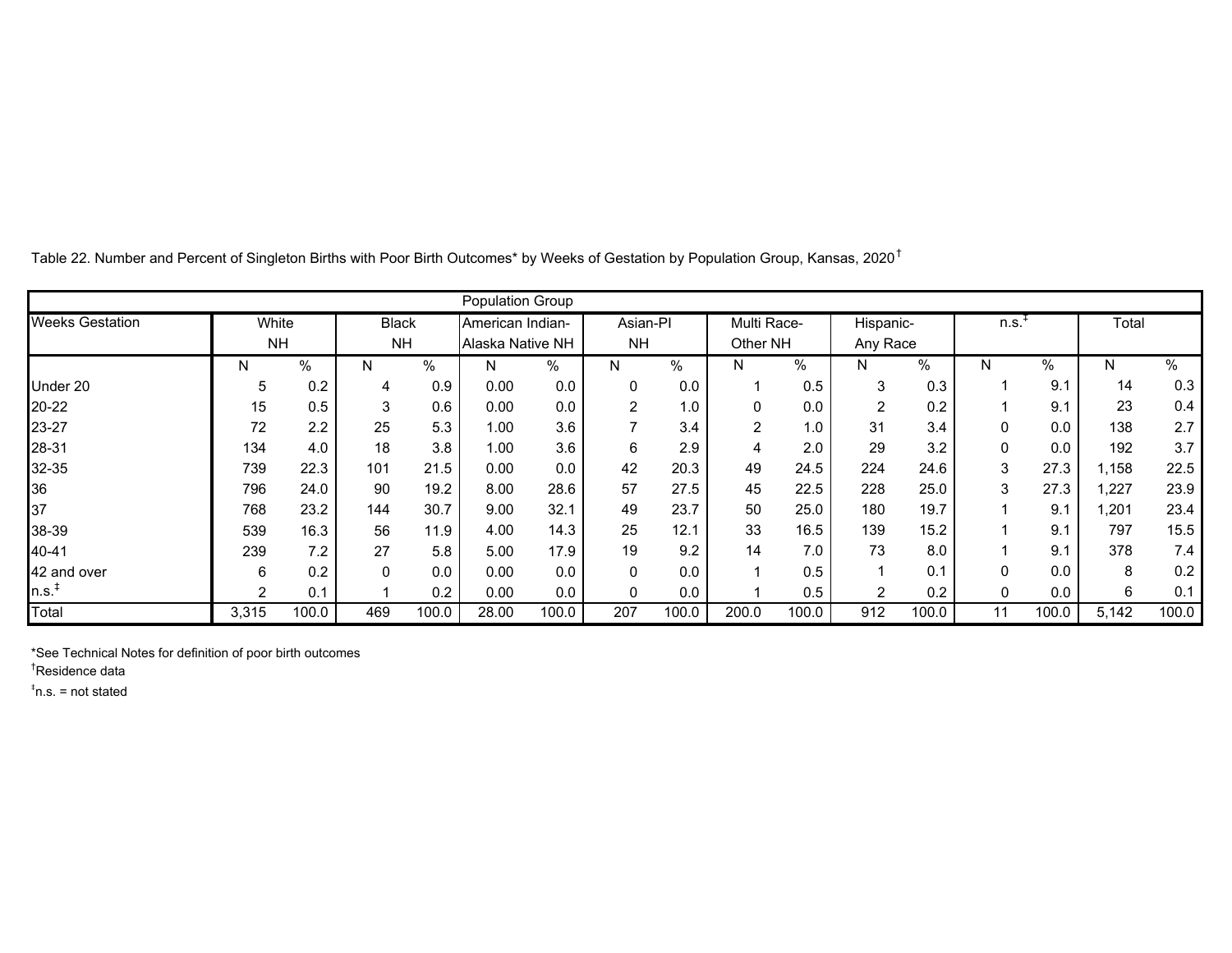## **Technical Notes**

*Registration.* Reporting of Kansas vital events to the Kansas Department of Health and Environment (KDHE) is mandated by law (K.S.A. 65-102, K.S.A. 65-2422b, K.S.A. 65-445). These reports are completed by the combined efforts of physicians, hospital personnel, funeral directors, attorneys, and local courts. All certificates and reports are filed with the Office of Vital Statistics by direct reporting.

## *Data Caveats*.

- 0 The dates used to calculate the month prenatal care began included the first day of the last menses before pregnancy and the date of the first prenatal visit.
- KDHE publishes data on Kansas resident births and deaths. If the birth occurs out of state and the state is not using the latest revision of the birth certificate, missing data may result. This is an important factor in Kansas border counties.
- This report includes non-stated (n.s.) in the denominators (totals) for all calculations that result in percentages. These percentages may differ from those in the Kansas Annual Summary of Vital Statistics, 2020 where n.s. is subtracted from the total (denominator).
- Residence data is information compiled according to the usual residence regardless of where the event occurred (including events occurring out-of-state).

*Criteria for Small for Gestational Age (SGA).* Small for gestational age is when the infant's birth-weight is less than the 10th percentile, (lowest 9.9 percent of births). These infants may be normal but small or pathologically small (intrauterine growth restriction). Many different factors can lead to intrauterine growth restriction (IUGR). An unborn baby may not get receive the necessary nutrition and oxygen because of:

- High altitudes
- 0 Multiple pregnancies (twins, triplets, etc.)
- $\bullet$ Placenta problems
- High blood pressure (pre-eclampsia)

Congenital or chromosomal abnormalities are often associated with below-normal weight. Infections during pregnancy that affect the developing baby, such as rubella, cytomegalovirus, toxoplasmosis, and syphilis may also affect the weight of the developing baby. Infants born small for gestational age but constitutionally normal may represent 40% or more of the SGA infants at term.